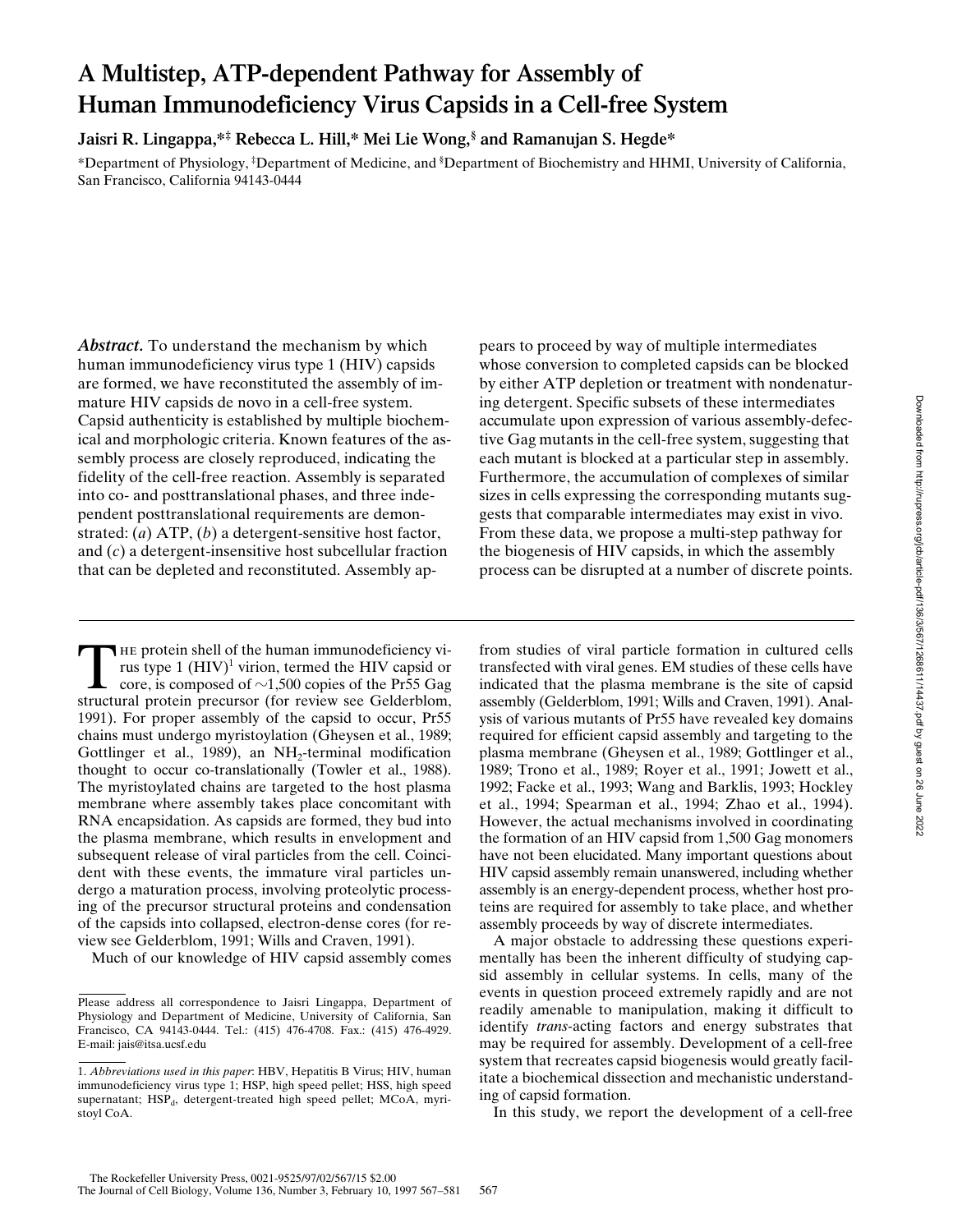system for the assembly of immature HIV capsids that appears to reproduce known features of capsid structure and biogenesis, including the phenotypes of a variety of assembly-competent and assembly-defective Gag mutants. We use this system to demonstrate that capsid formation can be dissociated into co- and posttranslational phases, each of which has distinct requirements. The reactions that occur during the posttranslational phase are dependent on ATP and at least two independent host factors, distinguished by their sensitivity to detergent. In addition, the posttranslational phase appears to proceed by way of previously unrecognized assembly intermediates. Expression of Gag mutants that are defective for assembly results in accumulation of these assembly intermediates in the cell-free system. Similar findings are obtained in cellular systems. Together, these data indicate that HIV capsid formation is a regulated, energy-dependent, multi-step process involving *trans*-acting host factors.

# *Materials and Methods*

#### *Plasmid Constructions*

All plasmid constructions for cell-free transcription were made using PCR and other standard nucleic acid techniques (Sambrook et al., 1989). Plasmid vectors were derived from SP64 (Promega, Heidelberg, Germany) into which the 5' untranslated region of *Xenopus laevis* globin had been inserted at the HindIII site (Melton et al., 1984). The gag ORF from HIV genomic DNA (a kind gift of Jay Levy, University of California, San Francisco, CA) was introduced downstream from the SP6 promoter and the globin untranslated region. The G $\Delta A$  mutation was made by changing glycine at position 2 of Gag to alanine using PCR. The Pr46 mutant was made by introducing a stop codon after gly 435 which removes p6; Pr41 has a stop codon after arg 363 (in the COOH-terminal region of p24). These truncation mutants are comparable to those described by Jowett et al., 1992. To make the  $D_2$  mutant, amino acids from gly 250 through val 260 were deleted (Hockley et al., 1994; Zhao et al., 1994). All changes engineered by PCR were verified by DNA sequencing.

# *Cell-free Reactions*

Transcription with SP6 polymerase and translation of the transcription products in wheat germ extract containing  $[35S]$ methionine (ICN Biochemicals, Irvine, CA) were performed as previously described (Lingappa et al., 1994), except for modifications noted below. Improved assembly was obtained when wheat germ extract, prepared as described before (Erickson and Blobel, 1983; Lingappa et al., 1994), was subjected to ultracentrifugation at 50,000 rpm (TLA 100 rotor; Beckman Instruments, Palo Alto,  $CA$ ) for 15 min at  $4^{\circ}$ C and the supernatant used for in vitro translation (Lingappa, J.R., unpublished observations).  $10 \mu M$  myristol CoA (MCoA; Sigma Chemical Co., St. Louis, MO) was added at the start of translation when indicated. Translation reactions ranged in volume from 20 to 100 ml and were incubated at 25°C for 150 min. Some reactions were adjusted to a final concentration of the following agents at times indicated in figure legends:  $0.2 \mu M$  emetine (Sigma Chemical Co);  $1.0 \text{ U}$  apyrase (Sigma Chemical Co.) per µl translation; 0.002, 0.1, or 1.0% Nikkol. Results of some cell-free translation and assembly reactions were repeated using rabbit reticulocyte lysate that was prepared as described previously (Merrick, 1983). In pulse–chase experiments, translation reactions contained [35S]cysteine (Amersham Corp., Arlington Heights, IL) for radiolabeling. 4 min into translation, 3 mM unlabeled cysteine was added, and the reaction was continued at  $25^{\circ}$ C for variable chase times, as indicated.

A standard curve for quantity of translation product was established by immunoblotting a cell-free translation product and standards of known concentration (Lingappa, J.R., unpublished observations). The amount of Pr55 was determined by interpolation on this curve.

#### *Gradient Analysis*

Cell-free reactions were diluted into ice cold NP40 buffer (containing 10 mM TrisAc, pH 7.4, 100 mM NaCl, 4 mM MgAc, 50 mM KAc, and 1%

NP-40) and layered onto the following gradients. All sucrose solutions were made using the same buffer.

*2 ml Sucrose Gradients.* After centrifugation (TLS55 rotor; Beckman Instruments),  $200 \mu l$  fractions were collected serially from the top. Sucrose step gradients for batch separation of soluble and particulate material (used in Figs. 1, 2, and 4) contained 600  $\mu$ l of 66% sucrose, 900  $\mu$ l of 40% sucrose, and 500  $\mu$ l of 20% sucrose, and were centrifuged at 30,000 rpm for 35 min at 4°C. Particles of 500–750-S partition into fractions 4–6, which were collected for further analysis. Linear 10–50% sucrose gradients (used in Fig. 1) were centrifuged at 30,000 rpm for 35 min at  $4^{\circ}$ C.

*2 ml CsCl Gradients.* Equilibrium centrifugation was performed using 2 ml isopycnic CsCl gradients (used in Fig. 1) (402.6  $\mu$ g/ml) centrifuged at 50,000 rpm for 26 h at 25 $^{\circ}$ C, and 200  $\mu$ l fractions were collected.

*13 ml Sucrose Gradients.* 13 ml 15–60% linear sucrose gradients were centrifuged (SW40 Ti rotor; Beckman Instruments) for 75 (Fig. 5) or 95 min (Fig. 3, 6, and 7) at 35,000 rpm and  $5^{\circ}$ C. Fractions of 350 µl were collected from the top of gradients using a Haake-Buchler gradient fractionator and were processed immediately. Either aliquots of fractions were loaded directly into SDS-PAGE buffer or the entire fraction was precipitated with TCA and washed with ethanol ether as previously described (Lingappa et al., 1994) before SDS-PAGE analysis. SDS-PAGE was performed using 15% gels, and some gels were fluorographed using Enhance (Dupont Co., Willmington, DE). Radiolabeled products of cell-free translations were visualized by autoradiography.

# *S-value Determinations*

Estimates of S-values of Gag-containing complexes seen on 13 ml sucrose gradients were determined by the method of McEwen (1967) using the following formula:  $S = \Delta I / \omega^2 t$  where *S* is the sedimentation coefficient of the particle in Svedberg units,  $\Delta I$  is the time integral for sucrose at the separated zone minus the time integral for sucrose at the meniscus of the gradient,  $\omega$  is rotor speed in radians/sec, and  $t$  is time in sec.

Values for *I* were determined for particles of a density of 1.3 g/cm<sup>3</sup> and for a temperature of  $5^{\circ}$ C, according to tables published by McEwen (1967). Calculated S-values for different fractions in the gradients are labeled as markers above each gradient tracing (Figs. 5–7). Markers such as BSA (5-S), macroglobulin (20-S), Hepatitis B Virus capsids (100-S), ribosomal subunits (40-S and 60-S), and polysomes ( $>$ 100-S) were used to calibrate the gradients and to confirm the calculated S-values. However, it should be noted that the S-value assignments for each Gag-containing complex are meant to be very approximate estimates that allow a general description of the complex and should not be interpreted as constituting a detailed biophysical analysis.

# *Preparation of HSS, HSP, and HSP*<sup>d</sup>

Where indicated, wheat germ extract was centrifuged at either 50,000 rpm for 21 min or 100,000 rpm for 30 min (TLA 100 rotor; Beckman Instruments). The supernatant (HSS) of the 50,000 rpm spin was used for cellfree translation and assembly reactions. The pellet of the 100,000 rpm spin (HSP) was resuspended at a  $5\times$  concentration in buffer (25 mM Hepes, pH 7.4, 4 mM MgAc, 100 mM KAc, 0.25 M sucrose). Wheat germ extract adjusted to 0.5% Nikkol was subjected to the same ultracentrifugation in parallel to generate the detergent treated high speed pellet  $(HSP<sub>d</sub>)$ . This pellet was washed twice with 200  $\mu$ l of the above nondetergent buffer to remove traces of detergent, and then resuspended. After treatment with emetine for 50 min, 1.8  $\mu$ l of HSP or HSP<sub>d</sub> was added to the 18  $\mu$ l cell-free reactions programmed with HSS. Control reactions were treated with the same volume of buffer at the same time. At the end of the 150 min incubation, reactions were separated into soluble and particulate fractions and analyzed as described above.

# *Transfections and Production of Authentic Capsids*

Cos-1 cells were transfected by the method of Forsayeth and Garcia (1994) using plasmids pSVGagRRE-R and pSVRev (Smith et al., 1993) that were a kind gift of D. Rekosh (University of Virginia, Charlottesville, VA). 4 d after transfection, immature HIV particles were purified from the culture medium by sedimentation through a 4 ml 20% sucrose cushion in an SW 40 rotor at 29,000 rpm for 120 min (Mergener et al., 1992). The pellet was harvested, stored in aliquots at  $-80^{\circ}$ C, and treated with 1% NP-40 buffer just before use to remove envelopes. These de-enveloped, authentic immature HIV capsids were used as standards and analyzed in parallel with the products of cell-free reactions by a variety of methods,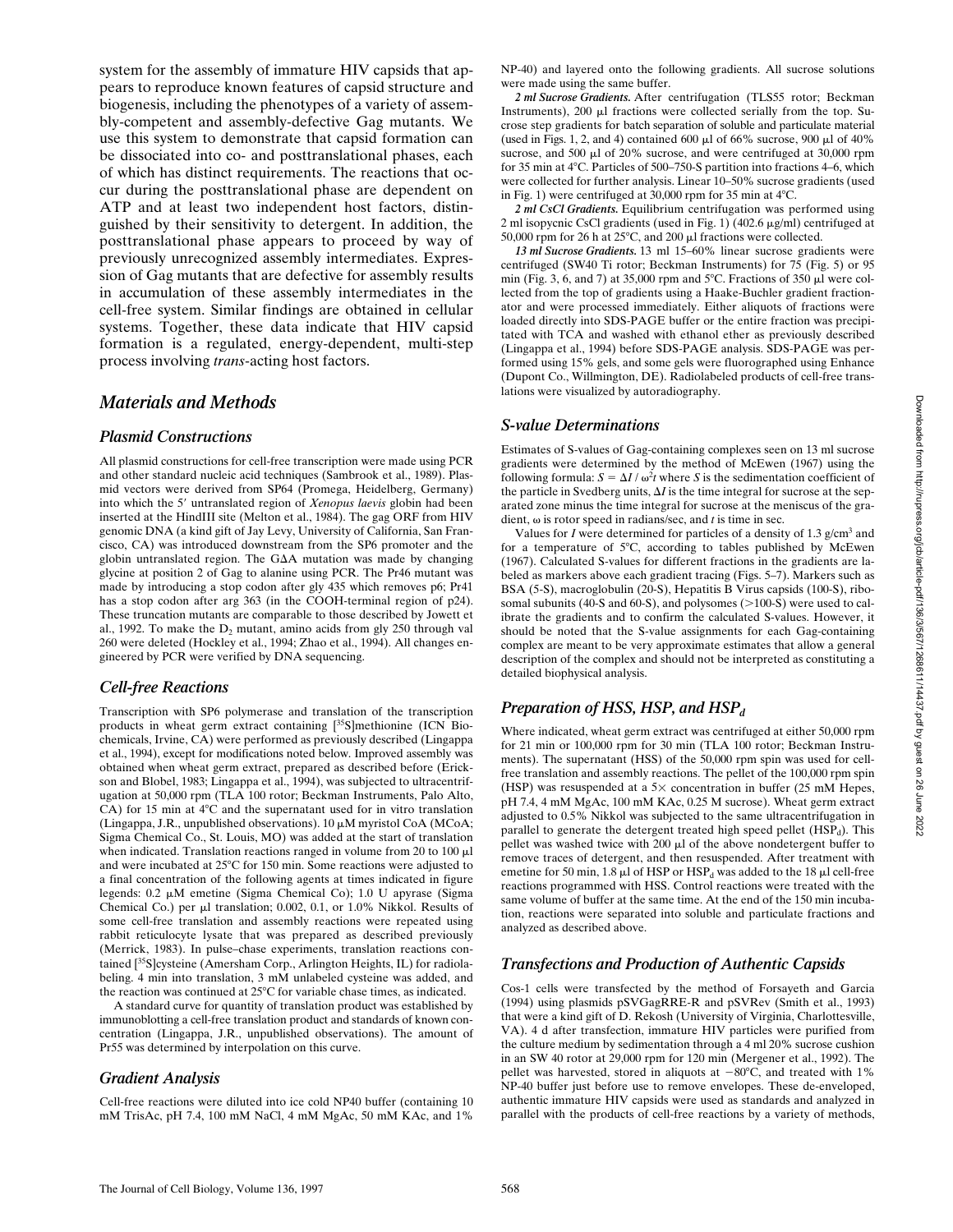including velocity sedimentation, equilibrium centrifugation, and electron microscopy.

Lysate of transfected Cos cells was prepared by solubilizing transfected cells on 60-mm plates in 700  $\mu$ l 1% NP-40 buffer. This detergent lysate was passaged 20 times through a 20-gauge needle, and clarified by centrifugation for 10 min at 2000 *g*, and 150  $\mu$ l of this supernatent was loaded onto 13 ml gradients for analysis, as described. Gag polypeptide present in the fractions was visualized by immunoblotting with a monoclonal antibody to Gag (Dako, Santa Barbara, CA). Bound antibody was detected using an enhanced chemiluminescence system (Amersham Intl., Amersham, UK). Band density was determined as described under image analysis below, and relative band densities were confirmed by quantitating films representing different exposure times.

#### *Electron Microscopy*

Cell-free reactions as well as authentic capsid standards were rapidly separated into soluble and particulate fractions on 2 ml 20–80% linear sucrose gradients by centrifugation for 10 min at 30,000 rpm. Under these conditions, authentic capsids partition into fractions 3–5, as determined in advance by immunoblotting of standards with Gag antibody. EM grids were glow discharged, and a drop of the Gag antibody was placed on each grid and allowed to air dry. Grids were inserted into eppendorf tubes containing particulate material from sucrose gradients and incubated for 10 min at 4°C to allow antibodies to bind to Gag-containing particles. Grids were then rinsed in water, and negative staining with uranyl acetate was performed as described (Dubochet et al., 1971). The following negative controls were analyzed in parallel: control transfections, in which Cos cells were transfected with lac Z-containing plasmids; and mock cell-free reactions, which were generated by programming in vitro transcriptions with buffer instead of gag cDNA and using this mock transcript for cell-free translation and assembly reactions. Experiments were repeated three additional times in a single blind fashion. In each of these experiments, the microscopist was able to correctly assign the identity of each sample based on the presence or absence of particles.

#### *Image Analysis*

Autoradiographs were digitized using an AGFA Focus Color Plus scanner and Adobe Photoshop software (Adobe Systems Incorporated, Mountain View, CA). Mean band densities were determined and adjusted for band size and background.

# *Results*

# *Reconstitution of Immature HIV Capsid Assembly in a Cell-free System*

Since we were interested in dissecting the early steps of capsid assembly rather than the better understood late stage of capsid maturation, we chose to study formation of immature HIV capsids, which undergo all of the steps of capsid assembly except the final protease-dependent maturation event. Assembly of immature capsids in cells requires expression of only the HIV Pr55 protein (Gheysen et al., 1989; Smith et al., 1993). However, we and others (Sakalian et al., 1996) have found that standard in vitro translation systems, consisting of a cytosolic extract, amino acids, an ATP regenerating system, and in vitro synthesized transcript coding for Pr55 Gag, fail to support assembly of HIV capsids (data not shown). Since assembly of HIV capsids, as well as assembly of other retroviral capsids, is known to require myristoylation of Gag (Gheysen et al., 1989; Gottlinger et al., 1989) as well as targeting of Gag to membranes (Jacobs et al., 1989; Bryant and Ratner, 1990; Rhee and Hunter, 1990; Wang and Barklis, 1993; Platt and Haffar, 1994; Hockley et al., 1994; Spearman et al., 1994), we modified the standard system to ensure that these events take place. MCoA was added to the reaction, and cellular extracts were fractionated to optimize capsid assembly. Translation of transcript encoding Gag in this cell-free system resulted in the synthesis of  $\sim$ 2 ng of Pr55 protein/ $\mu$ l translation reaction (data not shown).

We expected some of these newly synthesized Pr55 chains to become myristoylated, target to membrane vesicles present in the cellular extract, and assemble into stable capsids. Other Pr55 chains might achieve some but not all of the steps in capsid assembly, and would therefore be detectable as heterogeneous assembly intermediates. To quantify the amount of assembly, an efficient method of separating assembled capsids from the remainder of the translation reaction was required. This was achieved in two steps. First, after completion of the assembly reaction, membrane vesicles were solubilized using the nonionic detergent NP-40. This treatment, which removes membranes enveloping capsids but does not affect the integrity of fully assembled capsids (Yu et al., 1993; Spearman et al., 1994), should solubilize unassembled Pr55 chains that may be anchored to membranes. Secondly, the detergent-treated, completed reaction was size fractionated on a sucrose step gradient into a soluble fraction (containing material of  $\langle 500-S \rangle$  and a particulate fraction (containing material between 500- and 1,000-S) that would be expected to contain completed immature capsids (Royer et al., 1991). Thus, while our standard translation and assembly reaction was carried out in the absence of detergent to allow association with membrane vesicles, analysis of the reaction product was performed in the presence of detergent, allowing the assembly status of the naked proteinacious capsid to be assessed.

We found that the particulate fraction from a typical translation and assembly reaction contained between 15 and 40% of the total Pr55 synthesized (see Fig. 2). To assess whether this fraction contained properly assembled immature capsids, it was further analyzed by velocity sedimentation on linear sucrose gradients, equilibrium centrifugation in CsCl, and EM. For comparison, authentic immature HIV capsids produced in transfected cultured COS-1 cells were analyzed in parallel. We found that both detergent-treated capsids generated in the cell-free system and detergent-treated (de-enveloped) authentic capsids behaved as a relatively homogenous population of particles of  $\sim$ 750-S (Fig. 1, *A* and *B*), with a buoyant density of 1.36 g cm<sup>-3</sup> (Fig. 1, *C* and *D*). Additionally, cell-free assembled capsids and the authentic standard were identical in size as judged by gel filtration (data not shown). When examined by EM, we found that capsids made in the cellfree system (Fig. 1 *E*, *1–4*) were morphologically similar to authentic capsids released from transfected cells (Fig. 1 *E*, *5* and *6*) and had the expected diameter of  $\sim$ 100 nm (Gelderblom, 1991). Thus, on average, 25% of the radiolabeled Pr55 protein synthesized in the cell-free system assembles into particles that closely resemble authentic immature HIV capsids generated in transfected cells, as judged by EM appearance as well as the biochemical criteria of size, sedimentation coefficient, and buoyant density.

# *Fidelity of Cell-free HIV Capsid Assembly*

To determine whether the process of capsid assembly in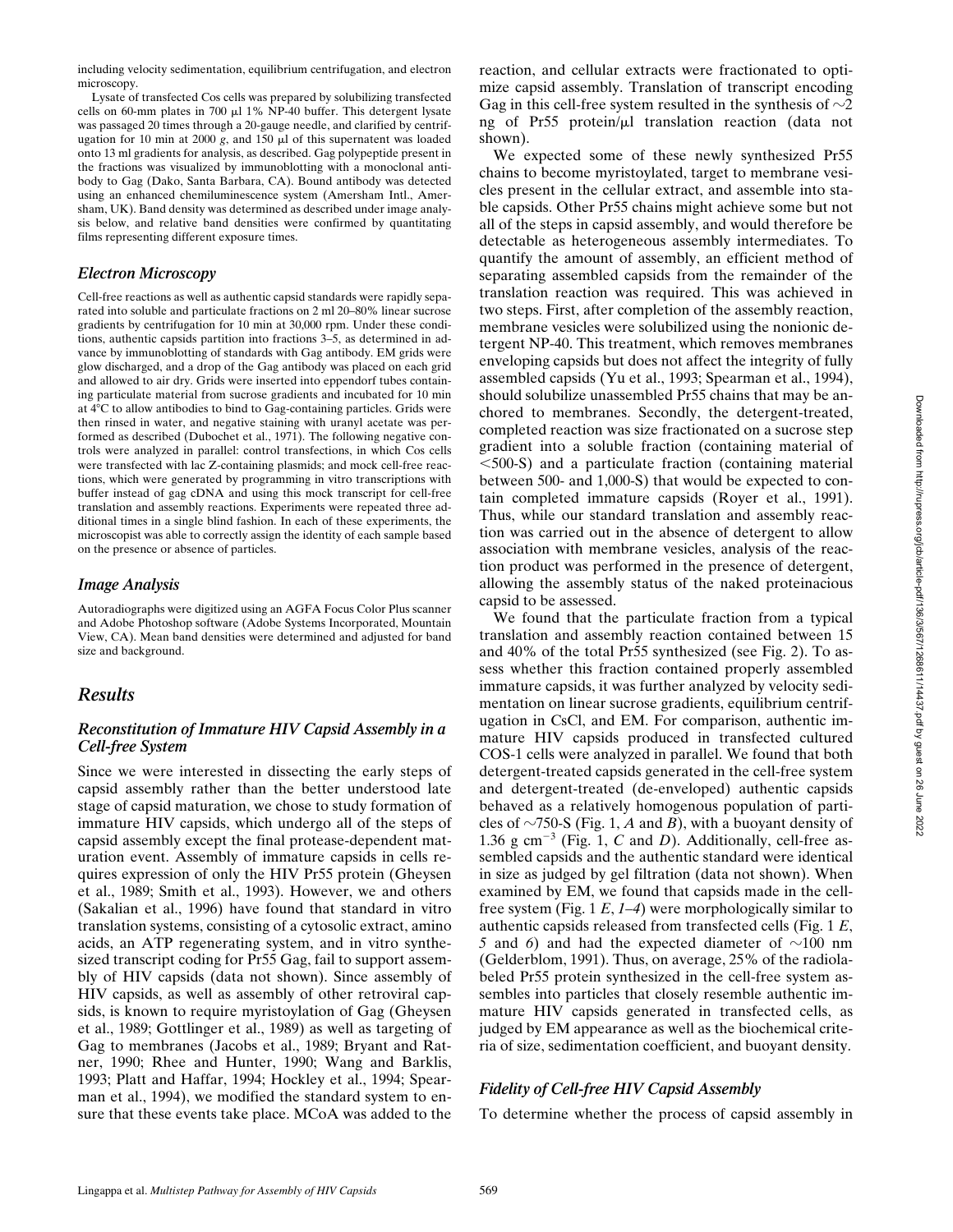

*Figure 1.* Immature HIV capsids synthesized in the cell-free system resemble authentic capsids by biochemical and morphologic criteria. (*A* and *B*) Migration of capsids on velocity sedimentation gradients. (*A*) Cell-free translation and assembly reactions containing 10  $\mu$ M MCoA and <sup>35</sup>S methionine were programmed

the cell-free system is the same as that which occurs in cells, we examined whether known characteristics of capsid assembly were also reconstituted. Studies in cellular systems have demonstrated that myristoylation of Gag is required for proper capsid assembly (Gheysen, 1989; Gottlinger, 1989). This  $NH<sub>2</sub>$ -terminal modification is thought to occur co-translationally (Wilcox et al., 1987). To assess the role of myristoylation in the cell-free system we omitted MCoA from the assembly reaction, or added it posttranslationally at 90 min into the reaction (when  $>$ 90% of Pr55 chains have finished synthesis; data not shown). In both cases, a dramatic decrease in capsid assembly was observed (Fig. 2 *A*). Consistent with these data, we found that a Gag mutant that fails to become myristoylated  $(G\Delta A)$  also does not assemble in the cell-free system (see Fig. 3 *B*).

In cells, assembly of HIV capsids takes place at the inner surface of the host cell plasma membrane (Gelderblom, 1991; Wills and Craven, 1991). Membrane targeting of  $Pr55$  chains is directed by the  $NH<sub>2</sub>$ -terminal myristate moiety and by internal domains of the Pr55 polypeptide (Jacobs et al., 1989; Bryant and Ratner, 1990; Wang and Barklis, 1993; Platt and Haffar, 1994; Hockley et al., 1994; Spearman et al., 1994). Studies using Pr55 mutations have shown that abolishing membrane targeting results in inefficient capsid assembly and failure of capsid release (Jacobs et al., 1989; Bryant and Ratner 1990). For this reason, targeting to plasma membranes is thought to facilitate the nucleation of Gag chains at a site within the cell where assembly, envelopment, and budding of the newly formed capsids can occur. If immature HIV capsid assembly in the

with HIV Gag transcript and performed as described in Materials and Methods. At the end of the reaction, samples were diluted into buffer containing 1% NP-40 and separated into soluble and particulate fractions on sucrose step gradients. Material in the particulate fraction  $($ >500-S $)$  was further analyzed by a variety of methods. Shown here is an analysis of the particulate fraction by velocity sedimentation on a linear sucrose gradient. Radiolabeled Pr55 protein in the gradient fractions was visualized by SDS-PAGE and autoradiography. The autoradiograph shows 10 consecutive fractions of a gradient with the top of the gradient at the left side. (*B*) Cell culture medium was collected from transfected Cos cells that were releasing immature HIV particles. Virus particles were harvested by ultracentrifugation through a 20% sucrose cushion, as described in Materials and Methods. Authentic immature capsids were generated by treating these harvested particles with detergent to remove their envelopes. These authentic capsids were sedimented on a velocity sedimentation gradient, in parallel with the particulate fraction of the cell-free reaction shown in *A.* Pr55 present in these fractions was visualized by immunoblotting. Fractions are displayed in the same order described for *A.* (*C* and *D*) Examination of buoyant density. The particulate fraction of the cell-free reaction (*C*) and of authentic immature capsids (*D*) was analyzed in parallel by equilibrium centrifugation on CsCl. Particle density was obtained by measuring the refractive index of each fraction and plotted on the right ordinate (*open circles*). Gag polypeptide in the fractions was visualized, and the amount of protein was determined by densitometry of bands and plotted on the left ordinate (*closed circles*). (*E*) Examination of electron microscopic appearance. The particulate fraction of the cell-free reaction (*1–4*) and authentic capsids (*5* and *6*) were incubated on EM grids that were coated with antibody to HIV Gag. 100-nm particles were visualized by negative staining.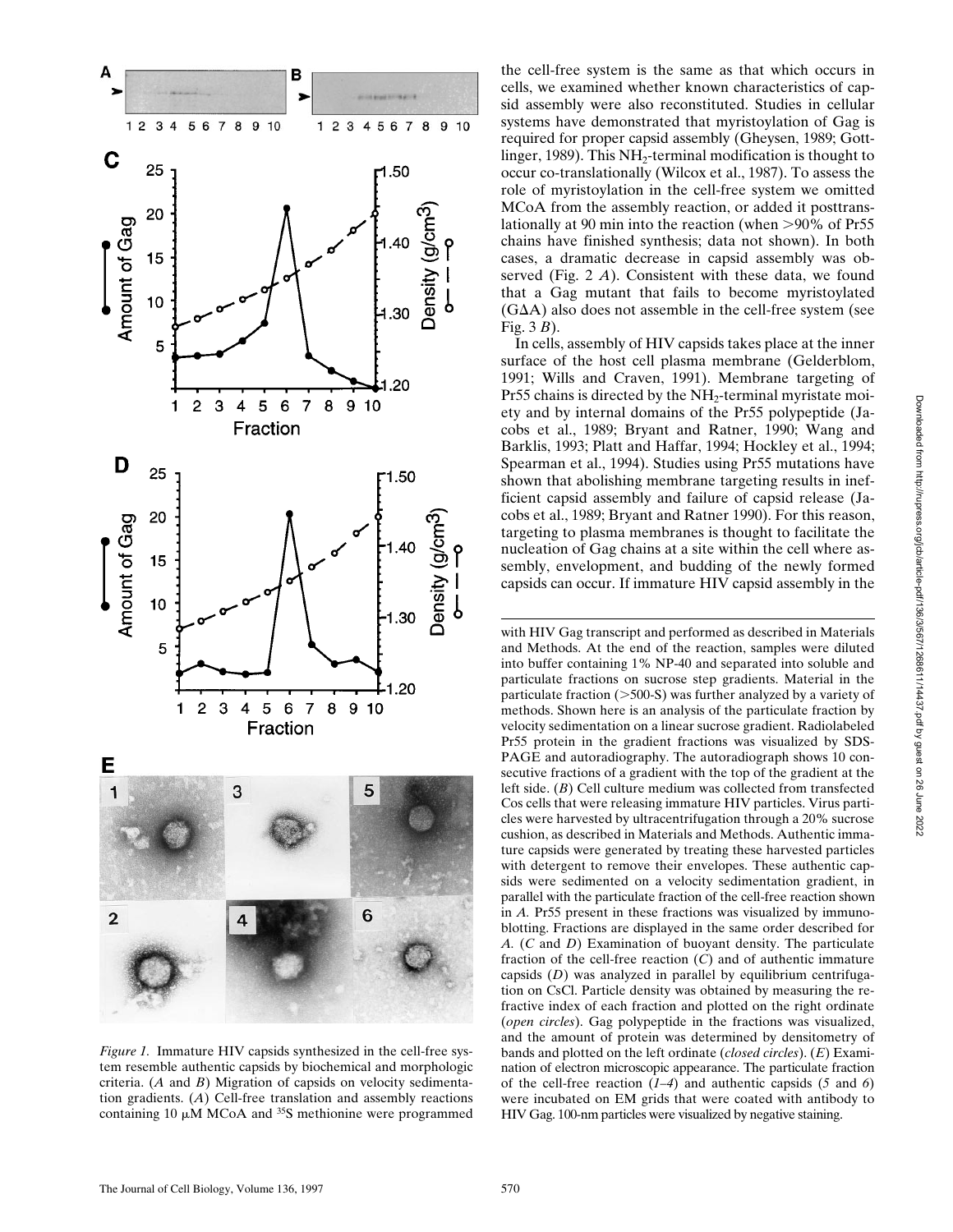

*Figure 2.* Characteristics of HIV capsid assembly are reproduced in the cell-free system. (*A*) Co-translational myristoylation is required for capsid assembly. Cell-free translation and assembly reactions were programmed with Gag transcript in the absence of added MCoA  $(-)$ , or with 10  $\mu$ M MCoA added either at the start of the reaction (*0*) or at 90 min into the reaction when translation is completed (*90*). The detergent-treated products of the cell-free reactions were separated into soluble and particulate fractions by centrifugation on step gradients, and radiolabeled protein in each fraction was visualized by SDS-PAGE and autoradiography. The amount of radiolabeled Pr55 in the particulate fraction (which contains assembled capsids) was determined by densitometry of bands and is expressed as a percentage of total Gag protein synthesized. The presence of MCoA had no effect on the total amount of Pr55 synthesized. Values shown are the average of three independent experiments, and error bars indicate standard error. (*B*) Effect of detergent on capsid assembly. Cell-free translation and assembly reactions containing  $10 \mu M MCoA$  were programmed with Gag transcript. Nikkol, a nonionic detergent that does not affect protein synthesis, was added at the start of the translation reaction to a final concentration of 0.002 or 0.1%, as indicated. At the end of the incubation, the reactions were analyzed for amount of assembly as in Fig. 2 *A.* Addition of detergent had no effect on the total amount of Pr55 synthesized. Values shown are the average of three independent experiments, and error bars indicate standard error.

cell-free system requires membrane fragments (which are present in the wheat germ extracts used), it should be sensitive to addition of detergent at concentrations that solubilize membranes. Thus, as a final criterion of authenticity of the cell-free capsid assembly reaction, we investigated the sensitivity of cell-free capsid assembly to the presence of detergent during the translation and assembly reaction. We treated the assembly reaction with a gentle, nonionic detergent that does not inhibit any of the enzymatic reactions involved in protein synthesis (Walter and Blobel, 1980) and thus would not be likely to affect protein interactions involved in assembly. As expected, the detergent Nikkol added to a concentration of 0.1% at the beginning of the translation reaction had no effect on Gag polypeptide synthesis (data not shown). However, as shown in Fig. 2 *B*, Nikkol at this concentration largely abolished capsid assembly. This effect was not observed when Nikkol was



*Figure 3.* Phenotypes of known mutations in Gag appear to be reproduced in the cell-free system. (*A*) Diagram of mutations within Gag. Gag is a polyprotein precursor that consists of four domains, referred to as p17, p24, p7, and p6. The Pr46 and Pr41 mutants were constructed by introducing a stop codon truncation at amino acid 435 or at amino acid 363, respectively. In the D2 mutation, amino acids 250 to 260 are deleted. In the G $\Delta A$  mutation, the glycine at amino acid 2 is substituted with an alanine, thereby blocking myristoylation. The known phenotypes with respect to particle release from cells expressing each of these mutants is indicated to the right. (*B*) Capsid assembly in cell-free reactions programmed with Gag mutants. Cell-free translation and assembly reactions were programmed with transcript coding for each of the Gag mutants described above, as well as transcript coding for wild-type Gag in the presence or absence of MCoA (labeled  $WT$  and  $-MCoA$ , respectively). At the end of the reaction period, each sample was detergent treated, fractionated by velocity sedimentation on 13 ml sucrose gradients, and analyzed by SDS-PAGE and autoradiography. The amount of radiolabeled translation product in the position of completed 750-S capsids was quantitated by densitometry and expressed for each reaction as a percentage of total synthesis. The total amount of translation was approximately equal in all reactions.

used at a concentration of 0.002%, which is below that required to disrupt lipid bilayers (Walter and Blobel, 1980). Furthermore, we found that Nikkol added after the completion of the 150 min assembly reaction did not diminish the amount of assembly, even when added to a concentration of 1.0% (data not shown). Thus, it appears that whereas the completed capsid particle itself is not sensitive to Nikkol (even at high concentrations), assembly of this structure is inhibited by concentrations of Nikkol that are sufficient to solubilize membranes. These data are consistent with the idea that membranes are required for newly synthesized Pr55 to be efficiently assembled into capsids in the cell-free system. Thus, the dependence of assembly on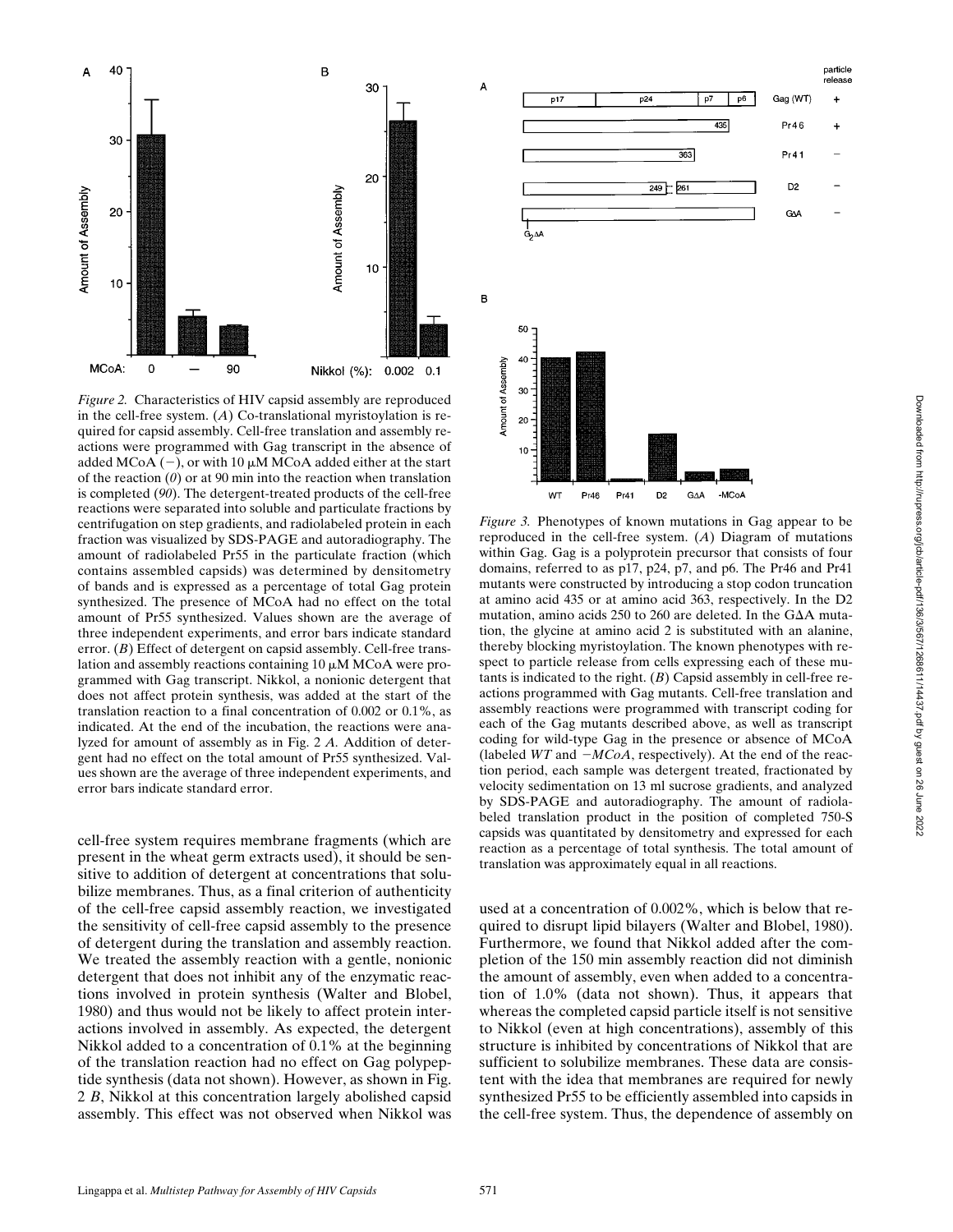cotranslational myristoylation and the apparent requirement for membranes indicate that capsid assembly in the cell-free system faithfully reproduces characteristics of capsid assembly that have been described in cellular systems.

Studies of capsid assembly in cell culture model systems have revealed that certain mutations within the Gag coding region disrupt immature HIV capsid assembly. As a third criterion for fidelity, we examined the assembly phenotypes in the cell-free system of four previously described mutations in Gag (Fig. 3 *A*): (*a*) the Pr46 mutant, in which the COOH-terminal p6 domain of Gag is deleted (Royer et al., 1991; Jowett et al., 1992; Hockley et al., 1994; Spearman et al., 1994); (*b*) the Pr41 mutant, in which the deleted domains include p6, p7, and the distal end of p24 containing the p24–p7 protease cleavage site (Gheysen et al., 1989; Jowett et al., 1992; Hockley et al., 1994); (*c*) the D2 mutation, in which 10 amino acids of the p24 domain of Gag (upstream of the p24-p7 protease cleavage site) are deleted (Hockley et al., 1994; Zhao et al., 1994); and (*d*) the G $\Delta A$  mutation, an NH<sub>2</sub>-terminal single amino acid substitution that abolishes myristoylation of Gag (Gottlinger et al., 1989; Bryant and Ratner, 1990). Upon expression in cells, only the Pr46 mutant was capable of producing viral particles indistinguishable from those produced by expression of wild-type Gag (Royer et al., 1991; Jowett et al., 1992; Hockley et al., 1994; Spearman et al., 1994). Each of the other three mutants fails to result in proper viral particle production and release (Gheysen et al., 1989; Gottlinger et al., 1989; Bryant and Ratner, 1990; Jowett et al., 1992; Hockley et al., 1994; Zhao et al., 1994).

Assembly reactions were programmed with transcript encoding each of these mutations and the amount of immature capsid produced was quantitated as described in the legend of Fig. 3. As is shown in Fig. 3 *B*, the Pr41 and  $G\Delta A$  mutants failed to assemble into completed capsids, while  $\sim$ 40% of the total translation product of the assembly-competent Pr46 mutant and wild-type Gag assembled into completed capsids. The D2 mutant appeared to have generated a small amount of material in the region of completed capsids, but further analysis of this material revealed it to be the trail of a large Gag complex (of  $\sim$ 400– 500 S) that does not comigrate with completed capsid (see Fig.  $6$  *E*). Thus, like Pr41 and G $\Delta$ A, D2 did not assemble into the 750-S completed capsid. Together, these data indicate that the cell-free system appears to faithfully reproduce phenotypes of a variety of assembly-defective and -competent mutations in Gag.

# *Posttranslational Requirements for Capsid Assembly*

For optimum assembly to occur, the cell-free reaction must be incubated at  $25^{\circ}$ C for at least 150 min (data not shown). We observed that whereas the majority of Pr55 synthesis occurs during the first hour of this incubation, significant capsid formation does not take place until the final 90 min of the reaction. Thus, an aliquot of the reaction incubated for only 50 min contains  $\sim 60\%$  of the full length Pr55 chains that are present in an aliquot incubated for the standard 150 min (data not shown). However, essentially none of the chains present at the 50 min time point has assembled into capsids (data not shown), while at 150 min 25% have completed the assembly process (Fig. 4 *A*). This indicated



*Figure 4.* Both ATP and a subcellular fraction of the cell lysate are required for capsid assembly. (*A*) Effect of ATP hydrolysis on the posttranslational phase of capsid assembly. As in Fig. 2 *B*, cell-free translation and assembly reactions were programmed with Pr55 in the presence of 10  $\mu$ M MCoA. At 50 min into translation,  $0.2 \mu M$  emetine, a protein synthesis inhibitor, was added to some reactions as indicated. Immediately after emetine treatment, apyrase, an enzyme that hydrolyzes ATP, was added at a concentration of 1  $U/\mu$ l to one of the emetine-treated reactions. At the end of the incubation (150 min),  $1 \mu$ l of each reaction was analyzed directly by SDS-PAGE (autoradiographs are shown below *bar graph*). The remainder of the products was analyzed for amount of assembly as described in Fig. 2. Shown in the bar graph is the amount of Pr55 assembled as a percentage of total Pr55 synthesized in each reaction. Values in the bar graph are the average of three independent experiments, and error bars indicate the standard error. (*B*) Effect on assembly of depletion and reconstitution of a subcellular fraction. Wheat germ extract was subjected to ultracentrifugation as described in Materials and Methods to generate the HSS, HSP, and HSP<sub>d</sub>. The HSS was used to program cell-free translation and assembly reactions in the presence or absence of 10  $\mu$ M MCoA (as indicated). Each of these reactions was treated with the protein synthesis inhibitor emetine for 50 min. After this, the HSP or  $HSP<sub>d</sub>$  was added to aliquots of the reaction as indicated below the bar graph. All reactions were incubated for a total of 150 min. A 1  $\mu$ l aliquot was removed and analyzed directly by SDS-PAGE (shown below *bar graph*). The remainder of each reaction was analyzed for amount of assembly as described in Fig. 2 and plotted as a percentage of total Pr55 present in each reaction. The values shown in the bar graph are the average of three independent experiments, and error bars indicate the standard error.

to us that it might be possible to completely separate the translation and assembly phases of the reaction. To confirm this, a reaction was split into two aliquots at 50 min into the incubation. To one aliquot we added emetine, which blocks translation by inhibiting chain elongation, and then both aliquots were incubated to 150 min. While total Pr55 synthesis in the emetine-treated reaction was 60% of the control (Fig. 4 *A*, compare gel lanes *1* and *2*), the proportion of capsid assembly in this treated reaction was compa-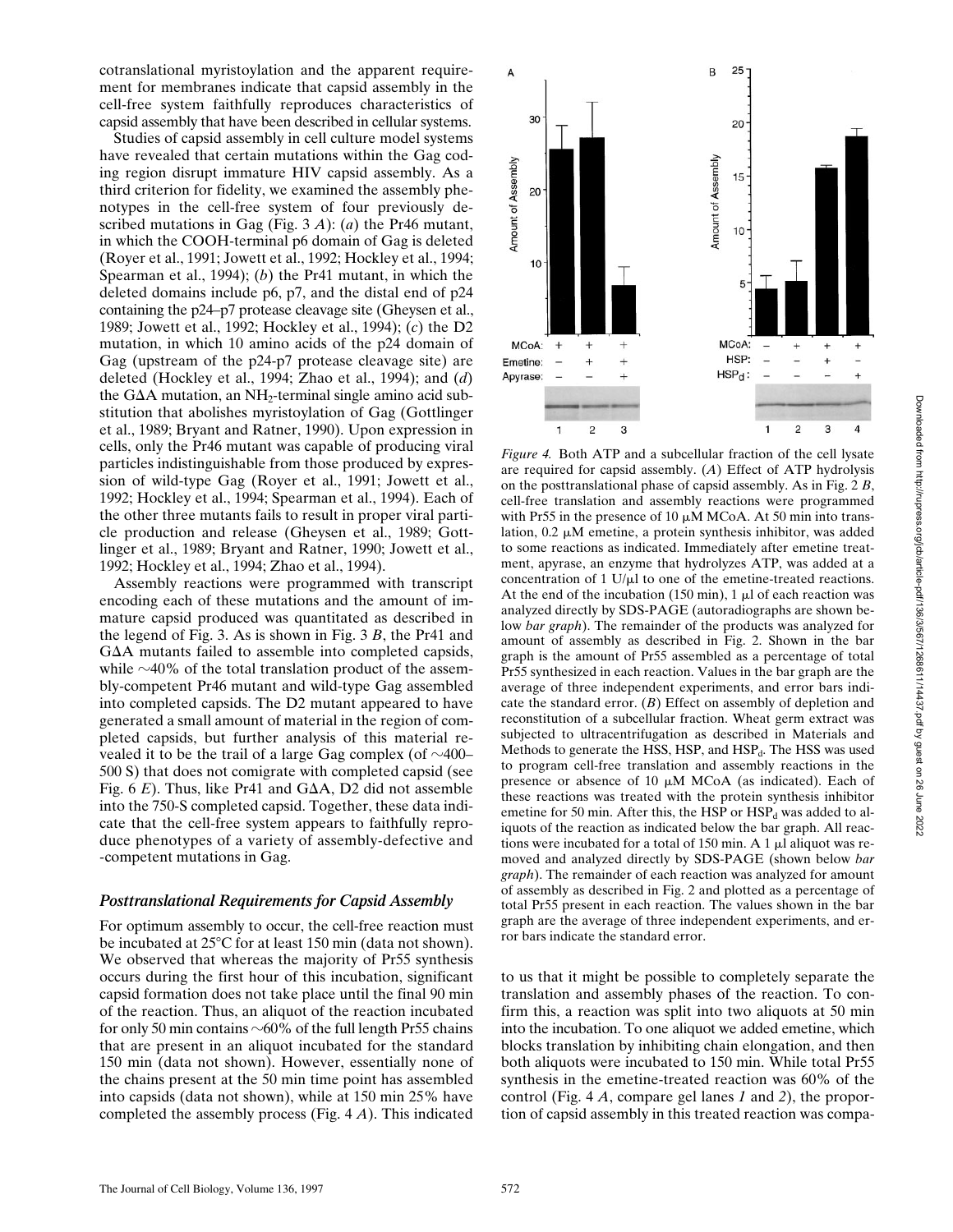rable to that of the untreated control (Fig. 4 *A*, *bar graph*), indicating that assembly takes place even when translation is halted. Based on these data, one would expect that manipulations performed after emetine treatment would have effects on only the posttranslational phase of assembly and should not affect Pr55 synthesis, which is already completed.

Having established a means of analyzing events specific to assembly, we then examined whether the previously described detergent sensitivity of HIV capsid assembly (Fig. 2 *B*) was due to an effect on co- or posttranslational events. We treated Pr55 reactions with emetine and 0.1% Nikkol at 50 min into the reaction, continued the incubation to 150 min, and then determined the amount of assembly as previously described. Under these conditions, assembly was dramatically reduced (data not shown), just as it had been when Nikkol was added at the start of translation (Fig. 2 *B*). Therefore, we conclude that the detergent sensitive step(s) in HIV capsid assembly occurs posttranslationally.

Next we examined whether posttranslational events in capsid assembly are dependent on the presence of ATP. Translation of Gag was allowed to proceed for 50 min, at which point further protein synthesis was inhibited with emetine. The sample was divided, and one aliquot was depleted of ATP by the addition of apyrase, an enzyme that hydrolyzes free ATP. After completion of the assembly reaction, samples were analyzed as previously described for the amount of assembly that had occurred. We found that depletion of free ATP from the assembly reaction resulted in a dramatic reduction in capsid assembly (Fig. 4 *A*, *bar graph*). The effect of ATP depletion was not reversed by addition of the nonhydrolyzable analogues, AMP-PNP or GTPg-S (data not shown), suggesting that ATP hydrolysis, and not just ATP binding, is required. As expected, addition of apyrase did not change the total amount of Pr55 synthesis (Fig. 4 *A*, compare gel lanes *2* and *3*). Furthermore, adding apyrase to the reaction after capsid assembly was completed had no effect on the amount of assembly (data not shown), ruling out the possibility of an effect of apyrase or ATP depletion on capsid stability. These data indicate that there is a requirement for ATP in the capsid assembly process, and that this ATP dependence is distinct from the energy requirements of protein synthesis.

#### *A Subcellular Fraction Is Required for Capsid Assembly*

Given that the Gag protein itself is not known to bind or hydrolyze ATP, the requirement for this energy substrate suggests that a host protein or proteins are involved in the assembly reaction. Demonstrating that such a host factor is required would involve showing that assembly fails to occur when this factor is depleted from the cellular extracts used in the assembly reaction. Furthermore, adding back the depleted fraction to the reaction should restore assembly. Thus, we sought to fractionate the translation extract in a manner that would leave intact all of the components needed for translation but remove at least one component required for assembly. The cellular extract used for translation and assembly was subfractionated by ultracentrifugation into two portions: HSS and HSP. The HSS, depleted of components that were 90-S or greater,

supported Pr55 translation but not its assembly (Fig. 4 *B*). This indicates that the HSP likely contains an assembly specific host factor(s). This was demonstrated directly by showing that addition of the HSP posttranslationally (after emetine treatment) to unassembled Gag chains synthesized in the HSS resulted in a considerable restoration of particle assembly (Fig. 4 *B*). As expected, total synthesis of Pr55 was unaltered by addition of the HSP (Fig. 4 *B*, *gel*). Together, these data indicate that a subcellular fraction of the eukaryotic cell lysate is required for posttranslational events in capsid assembly to take place.

We had previously observed that detergent also disrupts the posttranslational phase of capsid assembly (data not shown). We examined, therefore, whether the HSP contained the detergent-sensitive component that is required for capsid formation. HSP was prepared from a cell extract treated with detergent (0.5% Nikkol). The resulting HSP was washed with detergent-free buffer and added posttranslationally to an assembly reaction. We found that the HSP from the detergent-treated extract was as active in promoting posttranslational capsid formation as the control HSP (Fig. 4 *B*, *bar graph*). Thus, separate detergent-sensitive and -insensitive host factors appear to be involved in the posttranslational phase of HIV capsid assembly. Furthermore, the detergent-insensitive host factor can be depleted by ultracentrifugation and then reconstituted by posttranslational addition.

# *Intermediates in the Assembly of HIV Capsids*

The existence of multiple specific requirements for HIV capsid biogenesis, including host factors and ATP, suggests that discrete biochemical intermediates may exist during the assembly process. To date, such intermediates in capsid assembly have not been described, most likely due to the difficulty of detection in cellular systems where they would be present only transiently and in minute quantities. Since the cell-free system is less efficient at forming completed capsids than are cellular systems, it might constitute a better system for detecting such assembly intermediates. Consistent with this possibility, we found that under conditions where only a small amount of 750-S capsid assembly occurs in the cell-free reaction, analysis of the reaction products on 13 ml velocity sedimentation gradients revealed the presence of a series of Gag-containing complexes, in addition to 750-S completed capsids (Fig. 5 *A*). These complexes, which have calculated sedimentation coefficients of  $\sim$ 10-S, 80-S, and 150-S, will henceforth be referred to as complexes A, B, and C, respectively.

If these complexes represent assembly intermediates, they would be expected to be present in large quantities at early time points, and to be diminished at later times in the reaction. To assess whether these complexes displayed this behavior, we used a pulse–chase analysis to follow a small cohort of radiolabeled Pr55 chains over time. The cell-free reaction was performed with radiolabeled cysteine. After the first 4 min of translation, an excess of unlabeled cysteine was added to abolish further labeling of subsequently synthesized Pr55 chains. We observed that the total amount of radiolabeled Pr55 was the same at 25 and 150 min into the pulse–chase reaction (Fig. 5 *B*), indicating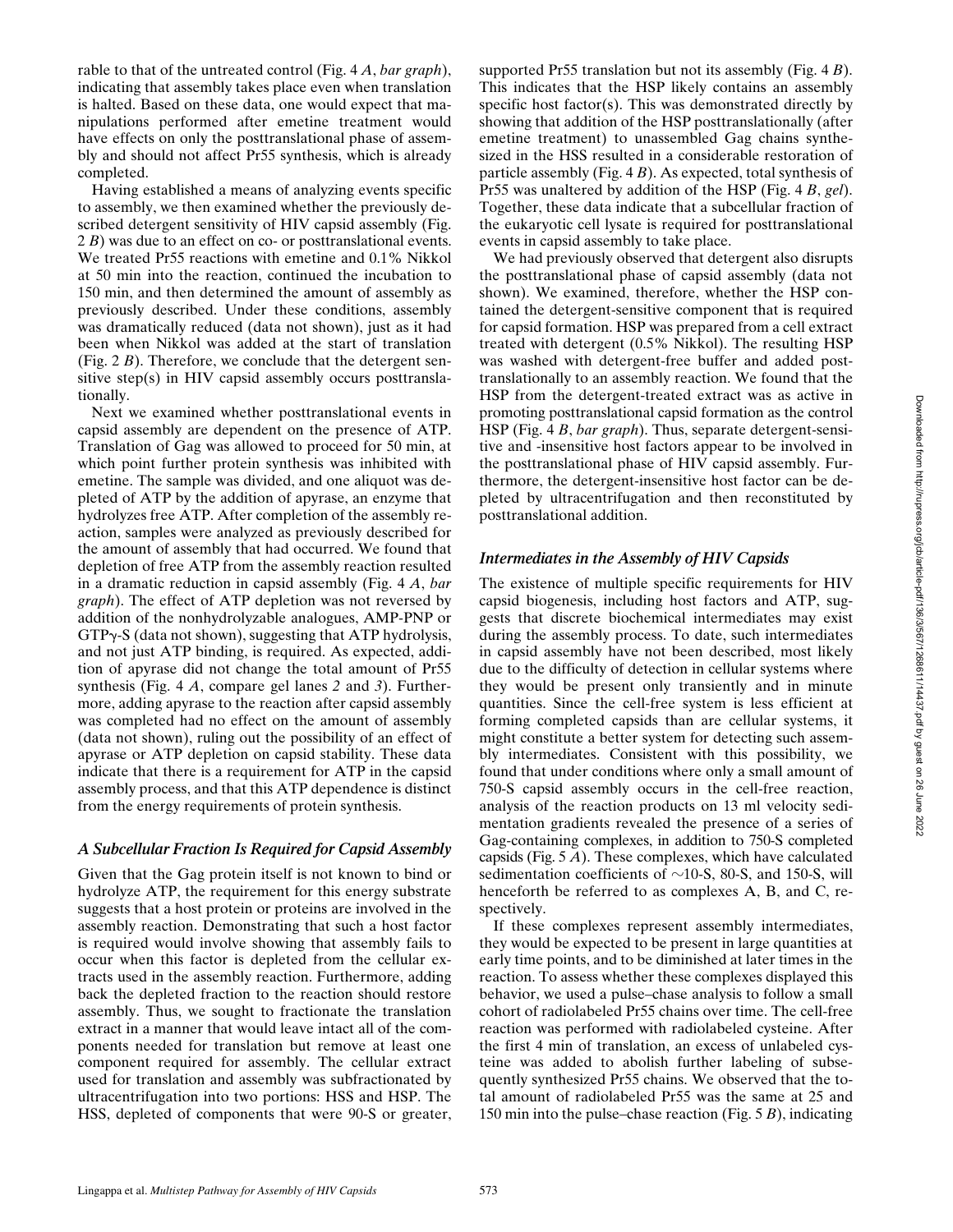

*Figure 5.* Pulse–chase analysis of HIV capsid assembly. (*A*) Analysis of a continuously labeled cell-free reaction by velocity sedimentation. Cell-free translation and assembly of Pr55 were performed as previously described. Upon completion of the cell-free reaction, the products were diluted in 1% NP-40 sample buffer on ice and were analyzed by velocity sedimentation on 13 ml 15– 60% sucrose gradients. Fractions were collected from the top of each gradient as described in Materials and Methods, and the amount of radiolabeled Pr55 protein in each fraction was determined and expressed as a percentage of total Pr55 protein present in the reaction. The calculated positions of 10-, 80-, 150-, 500-, and 750-S complexes are indicated with markers above (see Materials and Methods). 750-S represents the position of authentic immature (de-enveloped) HIV capsids. (*B–D*) Analysis of a pulse–chase cell-free reaction by velocity sedimentation. Cell-free translation

and assembly of Pr55 were performed as previously described, except that [<sup>35</sup>S]cysteine was used for radiolabeling. At 4 min into translation, an excess of unlabeled cysteine was added to the reaction so that no further radiolabeling would occur. Aliquots of the reaction were collected 25  $(C)$  and 150 min  $(D)$  into the reaction. 1  $\mu$  of each aliquot was analyzed by SDS-PAGE and autoradiography to reveal the total amount of radiolabeled Pr55 translation product (*B*, *arrow*) present at each chase time. The remainder of the aliquots was diluted into 1% NP-40 sample buffer on ice and analyzed by velocity sedimentation on 13 ml 15–60% sucrose gradients (5, *C* and *D*, respectively), in the manner described for 5 *A* above.

that neither further radiolabeling nor degradation of Pr55 had occurred after 25 min and confirming that the same population of Pr55 chains was being analyzed at both times. Aliquots of the cell-free reactions were removed at the times indicated, treated with detergent, and then analyzed on 13 ml velocity sedimentation gradients.

At 25 min into the reaction, all of the radiolabeled Pr55 was found in complexes A, B, and C (Fig. 5 *C*), with no radiolabeled Pr55 present in the region of completed 750-S capsids. While complexes A and B appear as peaks at  $\sim$ the 10-S and 80-S positions of the gradient, complex C appears as a less distinct shoulder in approximately the 150-S position. In marked contrast, examination of the assembly reaction at 150 min showed that a significant amount of radiolabeled Pr55 was assembled into completed capsids that migrated in the 750-S position (Fig. 5 *D*). Correspondingly, the amount of Pr55 in complexes A, B, and C was diminished by precisely the amount that was now found to be assembled, demonstrating that at least some of the material in complexes A, B, and C constitutes intermediates in the biogenesis of completed 750-S capsids.

At extremely short chase times (i.e., 13 min), when only some of the radiolabeled chains have completed synthesis, full length Pr55 chains were found exclusively in complex A on 13 ml sucrose gradients, while nascent chains that are not yet completed were in the form of polysomes of greater than 100-S (data not shown). Thus, polysome-associated nascent chains of Gag constitute the starting material in this pathway, and the 10-S complex A, which contains completed Gag chains, is likely to be the first intermediate in the formation of immature capsids. It is possible, therefore, that complexes B and C represent later assembly intermediates in the pathway of capsid formation.

If complexes A, B, and C do in fact constitute intermediates in assembly, one would predict that blockade of assembly would result in accumulation of Gag chains in the form of complexes with those S values. Furthermore, one would expect that blockade at different points along this pathway would result in accumulation of complexes A, B, and C in various combinations, as determined by the order of their appearance along the assembly pathway. For example, if an ordered pathway of intermediates exists, then blockade at early points in the pathway should result in accumulation of one or two Gag-containing complexes corresponding to early putative assembly intermediates, while blockade at a very late point in the pathway would result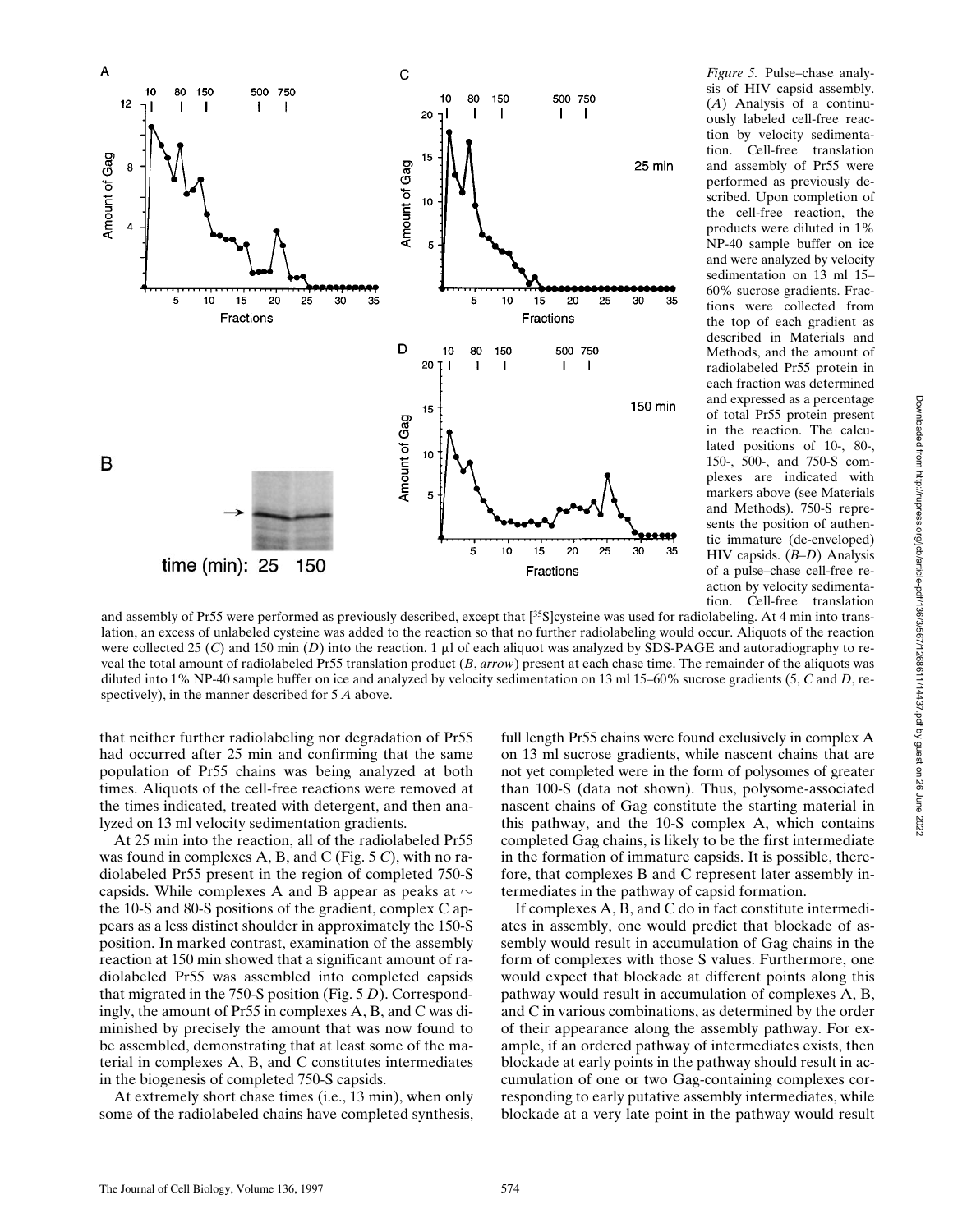in accumulation of all the putative assembly intermediates but not the final completed capsid product. To test these predictions, we blocked assembly in a variety of ways, both pharmacologically and through the use of mutations, and examined the Gag-containing complexes that were formed.

# *Pharmacological Blockade Results in Accumulation of Assembly Intermediates*

Capsid assembly was disrupted by adding either apyrase posttranslationally (as in Fig. 3) or detergent co-translationally (as in Fig. 2), and the reaction products were analyzed by velocity sedimentation as described for Fig. 5. Material in fractions corresponding to the assembly intermediates and completed capsid were quantified and are presented in Table I. The untreated reaction contained Pr55 in complexes A, B, and C, as well as a peak in the final 750-S capsid position, while the treated reactions, as expected, contained no peak at the position of the final capsid product (Table I). Treatment with either apyrase or detergent resulted in accumulation of additional material in complexes B and C, but did not result in accumulation of additional material in complex A. This is consistent with the idea that complexes B and C are the more immediate precursors of the 750-S completed capsids, and that these interventions block the conversion of complexes B and C into the fully assembled capsid end product.

# *Assembly-defective Mutants Are Arrested at Specific Points in the Assembly Pathway*

To determine whether the putative assembly intermediates accumulate when capsid assembly is blocked by specific mutations in Gag, cell-free reactions were programmed with each of the previously described assembly-competent and -defective Gag mutants (Fig. 3), incubated for 150 min, and then analyzed by velocity sedimentation. Reactions programmed with wild-type Gag (Fig. 6 *A*) or the assembly-competent Pr46 mutant (Fig. 6 *B*) were found to have nearly identical profiles, in which  $>30\%$  of the radiolabeled Gag chains synthesized formed completed immature capsids (that migrate at 750-S), and the remainder was in the form of residual putative assembly intermediates A and B. Thus, these two assembly-competent forms of Gag appear to be indistinguishable in the cell-free system just as they are when expressed in cells (Royer et al., 1991;

*Table I. Effect of ATP Hydrolysis and Detergent Treatment on Assembly Intermediates*

|               | А     | B/C   | Final<br>capsid |
|---------------|-------|-------|-----------------|
| Untreated     | 2,798 | 5,046 | 739             |
| $+$ Apyrase   | 2,851 | 5.999 | 133             |
| $+$ Detergent | 2,656 | 6,130 | 189             |

Cell-free translation and assembly reactions were programmed with Pr55 in the presence of  $10 \mu M MCOA$ . One reaction was treated with emetine for 50 min followed by apyrase (as described in Fig. 4), and a second reaction was treated with the detergent Nikkol to a final concentration of 0.1% added at the start of translation (as described in Fig. 2 *B*). The control reaction was untreated. Reactions were incubated for 150 min, diluted into 1% NP-40 sample buffer on ice, and analyzed in parallel by velocity sedimentation on 13-ml 15–60% sucrose gradients. Fractions were collected, and the amount of radiolabeled Pr55 protein present in the complexes A, B, and C and final completed capsid was determined. Note that material present in the 750-S region of the treated reactions consisted of a trail from a smaller complex.

Jowett et al., 1992; Hockley et al., 1994; Spearman et al., 1994).

Fig. 6 *C* shows the same analysis for the assembly defective Pr41 mutant. We found that all of the radiolabeled chains at the end of the Pr41 cell-free reaction were contained in a single complex that peaks at  $\sim$ 10-S and corresponds to complex A. Since the 10-S peak was very large and led to an irregular trail that could be masking 80- or 150-S peaks, we reanalyzed the products of a Pr41 reaction on a gradient that allowed high resolution in the 1–200-S size range (data not shown) and confirmed that all of the Pr41 translation product was present in complex A, which was  $\sim$ 10-S in size. Thus, in the cell-free system, it appears that Pr41 fails to progress beyond complex A, which is likely to represent the first intermediate in the assembly pathway.

Like Pr41, the myristoylation-incompetent G $\Delta A$  mutant failed to assemble into 750-S capsids (Fig. 3 *B* and Fig. 6 *D*), but unlike Pr41, G $\Delta A$  had distinct peaks in both the 10- and 80-S regions of the gradient (Fig. 6, compare *D* to *C*). These data indicate that the G $\Delta A$  mutant, which contains the entire Gag coding region except for the myristoylation signal, is capable of forming complex A, which appeared to be the first assembly intermediate in the pulse–chase experiment, as well as complex B, but does not progress further towards forming completed capsids. These data suggest that complex B is likely to be the second assembly intermediate formed in the biogenesis of immature HIV capsids.

Previously, we had shown that in the absence of exogenously added MCoA, wild-type Gag failed to assemble in the cell-free system (Fig. 2 *A*), consistent with previous observations that myristoylation is required for proper capsid assembly to occur. Thus, a cell-free reaction programmed with wild-type Gag but performed in the absence of MCoA would be expected to be blocked at the same point in the assembly pathway as the  $G\Delta A$  mutant. Consistent with this, we found that assembly performed in the absence of MCoA resulted in formation of only complexes A and B (data not shown), and therefore closely resembled the G $\Delta A$  mutant shown in Fig. 2 *D*.

Analysis of a cell-free reaction programmed with the D2 mutant is shown in Fig. 2 *E.* Unlike the previously described assembly-defective mutants, D2 was found to form a spectrum of Gag-containing complexes, including peaks corresponding to complexes A and B (at  $\sim$ 10- and 80-S), a shoulder corresponding to complex C (in the 150-S region), and an additional peak of  $\sim$ 400–500-S, that will henceforth be referred to as complex D. Note that complex D trails into the 750-S region, accounting for the appearance of a small amount of assembly in the simpler analysis presented in Fig. 1. However, the detailed analysis presented here makes it clear that in fact there is no discrete peak in the region of completed capsid (750-S). Thus, the D2 mutant appears to form a series of complexes corresponding in size to the assembly intermediates seen in the pulse–chase experiment (Fig. 5), as well as an additional complex of larger size, but fails to produce the completed 750-S product.

# *Gag-containing Complexes within Mammalian Cells*

Having demonstrated by pulse–chase analysis, pharmacologic blockade, and analysis of mutants that assembly in-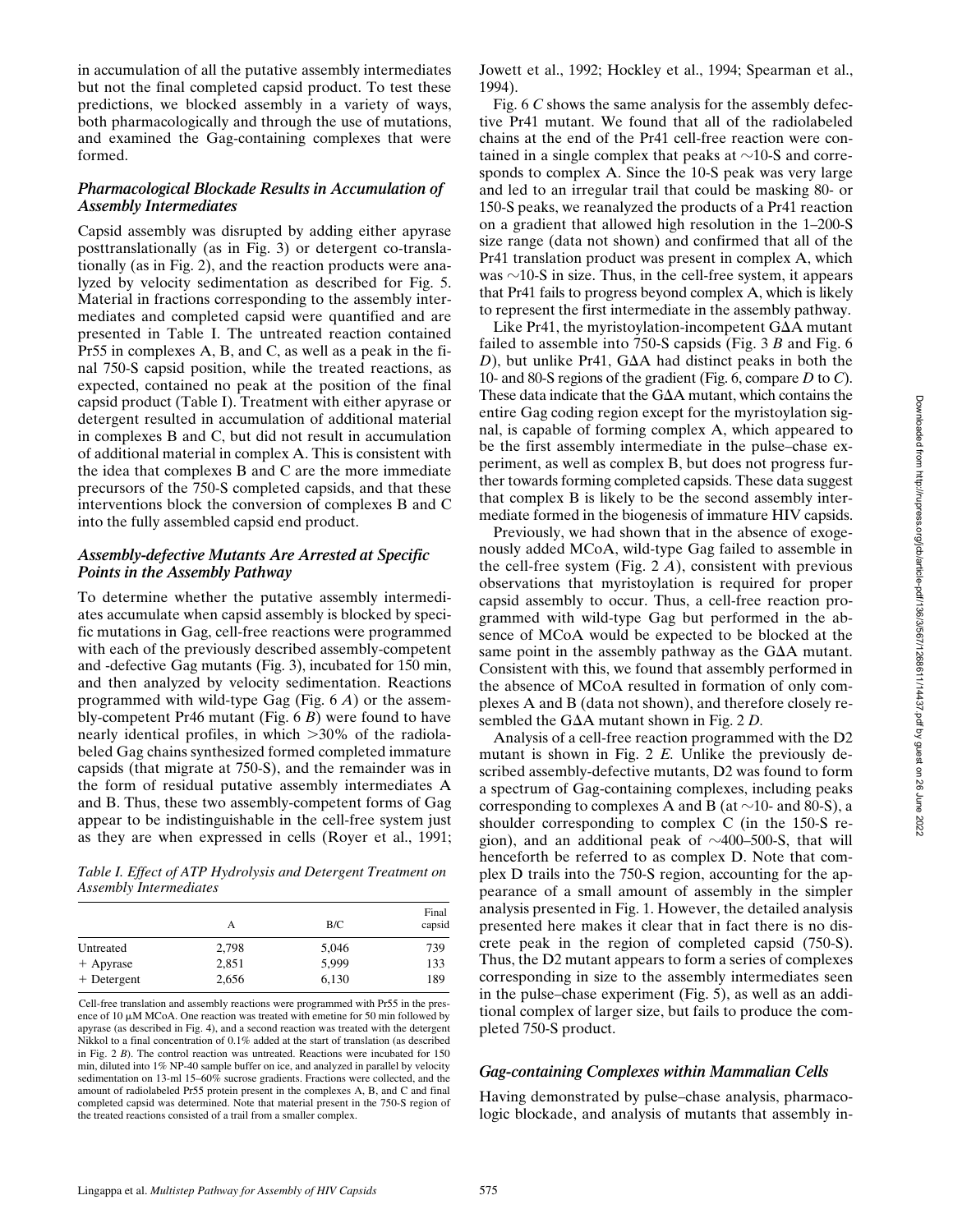



*Figure 6.* Different assembly-defective mutants in Gag accumulate different assembly intermediates. Cell-free translation and assembly reactions were programmed with wild-type Gag (*A*), the assembly-competent Pr46 truncation mutant (*B*), the assembly-defective Pr41 truncation mutant (*C*), the assembly-defective G $\Delta A$  mutant (*D*), or the assemblydefective D2 mutant (*E*). At the end of the incubation, reaction products were detergent treated and analyzed by velocity sedimentation on 13 ml sucrose gradients as in Fig. 5 *A.* The amount of radiolabeled translation product in each fraction was determined and expressed as a percentage of total synthesis for each reaction.

termediates appear to exist in the cell-free system, we then examined whether complexes of the same sizes are present in mammalian cells that are expressing wild-type Gag or Gag mutants. The finding of such complexes would be consistent with the existence of similar transient intermediates in vivo.

Cos cells transfected with wild-type Gag were lysed in detergent, and the lysate was analyzed on 13 ml velocity sedimentation gradients, as in Figs. 5 and 6. Gradient fractions were immunoblotted with Gag antibody, and the relative amount of Gag polypeptide present in each fraction was quantitated as described in Materials and Methods (Fig. 7 *A*, *closed circles*). The cell lysate contained Pr55 in a spectrum of complexes ranging from 10- to  $\sim$ 200-S. Since cells efficiently release completed HIV capsids, most of the completed capsid would be expected to be in the medium at steady state. This was confirmed by the finding that a substantial amount of fully assembled 750-S capsid was present in the medium (Fig. 7 *A*, *open circles*), while the cell lysate contained no 750-S capsids (Fig. 7 *A*, *closed circles*). We conclude, therefore, that within cells, Pr55 is present in a heterogeneous mixture of complexes that have S values similar to complexes A, B, and C, the assembly intermediates found in the cell-free system.

If these complexes correspond to the assembly intermediates seen in the cell-free system, one would expect that different assembly-defective mutants would result in the accumulation of the same sized complexes in cellular systems as they do in the cell-free system. Thus, we examined whether the Pr41 mutant, which appears to be blocked after the first assembly intermediate in the cell-free system, and the D2 mutant, which appears to be blocked at the end of the assembly pathway in the cell-free system, resulted in corresponding patterns of Gag-containing complexes within cells. Cos cells were transfected with each of these mutants, and the medium as well as the lysate were examined by immunoblotting. As expected, medium from cells transfected with the assembly-defective Pr41 or D2 did not contain 750-S completed capsids (data not shown). The cell lysate of Cos cells transfected with the Pr41 mutant contained only material that peaked in the 10-S region of the velocity gradient (Fig. 7 *B*), resembling what had been found when the Pr41 mutant was expressed in the cell-free system (Fig. 6 *C*). The observation that the Pr41 reaction product migrated as a single complex that peaked in the 10-S region was confirmed by analysis on a variety of different velocity sedimentation gradients that allowed higher resolution in the 1–200-S size range (data not shown). In contrast, the cell lysate of Cos cells transfected with the D2 mutant contained a spectrum of immunoreactive complexes that ranged in size from 10–500-S (Fig. 7 *C*), resembling what had been found when D2 was expressed in the cell-free system (Fig. 6 *E*). Thus, the data from transfected cells suggests that the behavior of Gag mutants in the cell-free system reflects events in capsid assembly that occur in living cells.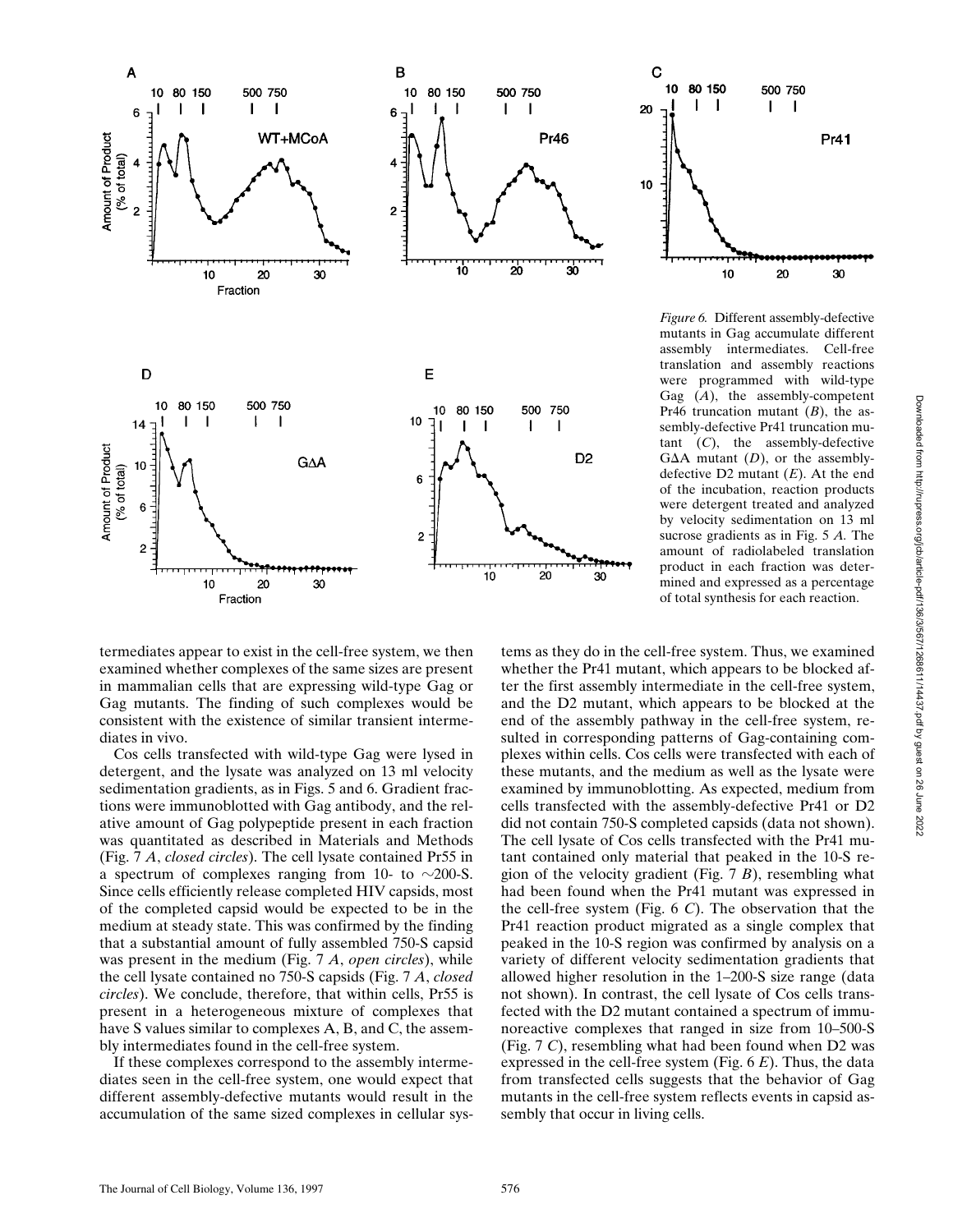

*Figure 7.* Gag-containing complexes in cells transfected with wild-type Gag or assembly-defective Gag mutants. (*A*) Cos-1 cells were transfected with a transfection vector encoding Pr55 cDNA, as described in Materials and Methods. 4 d later, the medium from the cells was collected. Viral particles in the medium were harvested by ultracentrifugation through a 20% sucrose cushion and then treated with detergent to remove envelopes. The transfected cells were solubilized in detergent to generate the cell lysate (see Materials and Methods). The particles from the medium (right ordinate, *open circles*) and the detergent lysate of the cells (left ordinate, *closed circles*) were analyzed in parallel by velocity

# *Discussion*

In this paper, we first demonstrate that immature HIV capsids can be assembled in a cell-free system. We establish that the capsids produced closely resemble immature HIV capsids produced in cellular systems (Fig. 1) and that key known features of capsid assembly are faithfully reproduced in this cell-free system (Figs. 2 and 3). We then use it to dissect assembly into a number of steps. First, through the use of an inhibitor of protein synthesis, we demonstrate that assembly can be resolved into a co-translational phase, during which Pr55 polypeptides are synthesized, followed by a posttranslational phase, during which additional events necessary for assembly take place. Being able to separate these two phases allows us to analyze reactions specific to the assembly process, independent of other events such as protein synthesis.

By manipulating the posttranslational phase of assembly, we then demonstrate that it has at least three specific requirements (Fig. 4). First, ATP is necessary, since the enzyme apyrase is able to effectively block the posttranslational progression of completed Pr55 chains into fully assembled capsids. Second, this phase is sensitive to nonionic detergent, implying that membrane fragments are likely to be involved. Third, using a depletion and reconstitution approach, we demonstrate that a subcellular fraction of eukaryotic cell lysate is required for the posttranslational assembly events to take place.

In addition, multiple criteria are used to demonstrate that the posttranslational phase of assembly proceeds by way of a series of Gag-containing complexes that appear to constitute intermediates in the cell-free capsid assembly reaction (Figs. 5 and 6 and Table I). Finally, we show that complexes resembling assembly intermediates may also be present in cellular systems that are producing immature HIV particles, and that mutants in Gag have a similar behavior in both cellular and cell-free systems (Fig. 7).

#### *Novel Requirements for HIV Capsid Assembly*

To date, studies have not revealed whether HIV capsid assembly occurs by way of a passive process of Gag polypeptide multimerization, or whether assembly is an active, regulated process requiring Gag associations with other proteins, as well as Gag–Gag interactions. By demonstrating that the posttranslational phase of assembly requires ATP and a detergent-insensitive host cell component, our

sedimentation on 13 ml 15–60% sucrose gradients, as in Fig. 5. The amount of Pr55 protein in each fraction of these gradients was determined by immunoblotting and expressed as a percentage of total Pr55 protein present. The calculated positions of 10-, 80-,150-, 500-, and 750-S complexes are indicated with markers above (see Materials and Methods). 750-S represents the position of authentic, immature (de-enveloped) HIV capsids. (*B* and *C*) Cos-1 cells were transfected with a transfection vector encoding the Pr41 mutant (*B*) or the D2 mutant (*C*). Transfected cells were lysed in detergent, and the lysate was analyzed by velocity sedimentation on 13 ml sucrose gradients, as in *A* above. The amount of capsid protein in each fraction of these gradients was determined by immunoblotting with anti-Gag antibody, and was expressed as a percentage of total immunoreactive protein present in each reaction.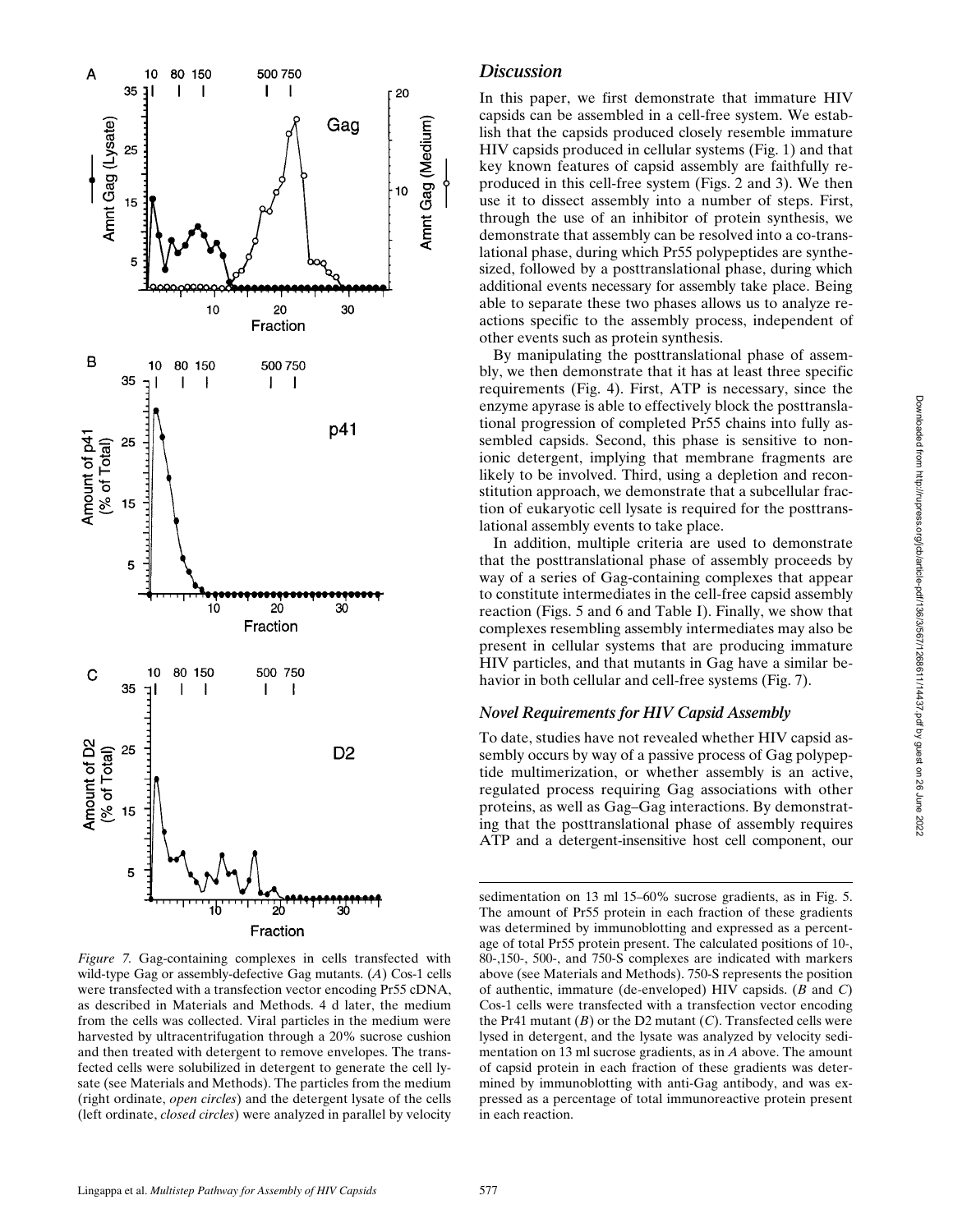data indicate that in fact HIV capsid assembly is an energydependent, coordinated process in which host proteins play a crucial role. Thus, the model of HIV capsid assembly supported by our data is conceptually very different from the view that many viral capsids are formed from capsid monomers by way of a passive process of "self assembly," requiring no components besides the individual capsid protein subunits (Klug, 1980). Indeed, while host factors have not previously been documented to play a role in the assembly of HIV capsids, the possibility of their existence has been raised by data demonstrating that yeast expressing Gag do not support HIV capsid assembly (Jacobs et al., 1989), while baculovirus and mammalian systems of expression do (for review see Boulanger and Jones, 1996). Such studies imply that yeast either contain a factor that inhibits HIV capsid assembly (that is absent in higher eukaryotes) or lack a factor necessary for assembly (that is present in higher eukaryotes). Our data support the latter possibility. Consistent with the notion that previously unrecognized host factors may be important at various points in the HIV life cycle is the recent demonstration that cyclophilins are associated with the HIV virus particle and are required for infectivity (Luban et al., 1993; Franke et al., 1994; Thali et al., 1994).

The finding that HIV capsid assembly requires ATP as well as host cell components suggests that the posttranslational phase of assembly may occur via a step-wise pathway of previously unrecognized assembly intermediates. We present three lines of evidence to support this view. First, using a pulse–chase analysis we demonstrate that a population of lower molecular weight Gag-containing complexes, referred to as complexes A, B, and C, is present at early time points in capsid assembly, and that Gag polypeptides from this population are converted into the final capsid product over time. Note that the possibility that these complexes represent polyribosomes has been ruled out by the demonstration that they are not sensitive to RNase A used at concentrations that result in complete digestion of messenger RNA (Lingappa, J.R., unpublished observations). At very short chase times, all of the radiolabeled Pr55 in the pulse–chase reaction is present in complex A, suggesting that this may be the first intermediate in the assembly reaction, appearing after completed Gag chains are released from ribosomes. It remains to be determined whether complex A constitutes either a monomer or dimer of Gag, or whether it is composed of a Gag chain associated with a host protein.

Secondly, we show that by blocking assembly pharmacologically, using either apyrase or detergent, material in two of these complexes (complexes B and C) accumulates, indicating that they are likely to be precursors to the completed 750-S capsid end product. Note that these data do not exclude the existence of other intermediates that might occur later in the pathway. Such intermediates would not be seen with apyrase or detergent blockade, since these agents appear to block assembly by preventing progression beyond the 150-S complex. The demonstration that both detergent and ATP depletion appear to result in the accumulation of the same assembly intermediates raises the possibility that this point in the assembly pathway may be a critical one, in which a variety of events necessary for assembly must take place in a coordinated fashion. Further work will be required to determine whether this represents an important point of regulation in the assembly pathway.

Finally, the analysis of three different Gag mutants that are known to be assembly defective lends further support to the presence of assembly intermediates. We find that each mutant results in the accumulation of different subsets of these assembly intermediates. Thus, a mutant that appears to be blocked after the first step in the assembly pathway results in the accumulation of complex A alone (Fig. 6 *C*), while one that appears to be blocked after the second step of the pathway results in accumulation of complex A and complex B (Fig. 6 *D*). A spectrum of complexes, including complexes A, B, and C, as well as the larger complex D, is seen upon expression of a mutant that appears to be blocked at a very late step in the assembly pathway (Fig. 6 *E*). Thus, analysis of these mutants supports the existence of intermediates in the assembly of HIV capsids, and also suggests an order to the appearance of such intermediates during the process of capsid assembly.

There are a number of caveats to our demonstration of assembly intermediates. First, one or more of these putative intermediates could in fact constitute a side reaction or dead end byproduct off the main pathway of capsid assembly. The most likely candidate for such a dead-end byproduct is complex D, which is only clearly apparent in the analysis of the assembly-defective D2 mutant (Fig. 6 *E*). Arguing against the possibility that complexes A, B, or C are simply nonproductive side reactions is the finding that the amount of each of these complexes varies inversely with the amount of completed, immature capsid formed. Such behavior would be expected for assembly intermediates but not for dead-end byproducts or side reactions. For example, the quantity of each of these complexes decreases over time in the pulse–chase experiment, during a period when completed capsids are appearing and the total number of radiolabeled Gag chains present is constant (Fig. 5). Likewise, complexes B and C increase in quantity when formation of capsids is blocked (Table I). Additionally, in an analysis of a mutant that is more efficient in capsid production than wild-type cells, we find that the amount of complex A drops to very low levels when very large amounts of capsid are being made (Hill, R.L., and J.R. Lingappa, unpublished observation). Thus, the simplest interpretation of our data is that the Gag complexes A, B, and C constitute true assembly intermediates, although definitive proof of this must await a functional examination of each of these intermediates in isolation.

A second caveat is that our analysis could be complicated by instability of Gag-containing complexes. Thus, lower molecular weight complexes could actually result from disassembly of a higher order complex. This seems unlikely to be a significant problem in our system, given that we have not observed any of the Gag-containing complexes to be labile in our studies. For example, in the pulse– chase experiments (Fig. 5), there is a clear-cut progression over time from complexes A, B, and C to completed immature capsids. Residual amounts of complexes A and B present at the end of the incubation are likely due to incomplete conversion resulting from depletion and inactivation of necessary factors over time.

A third caveat that should be noted is that there may ex-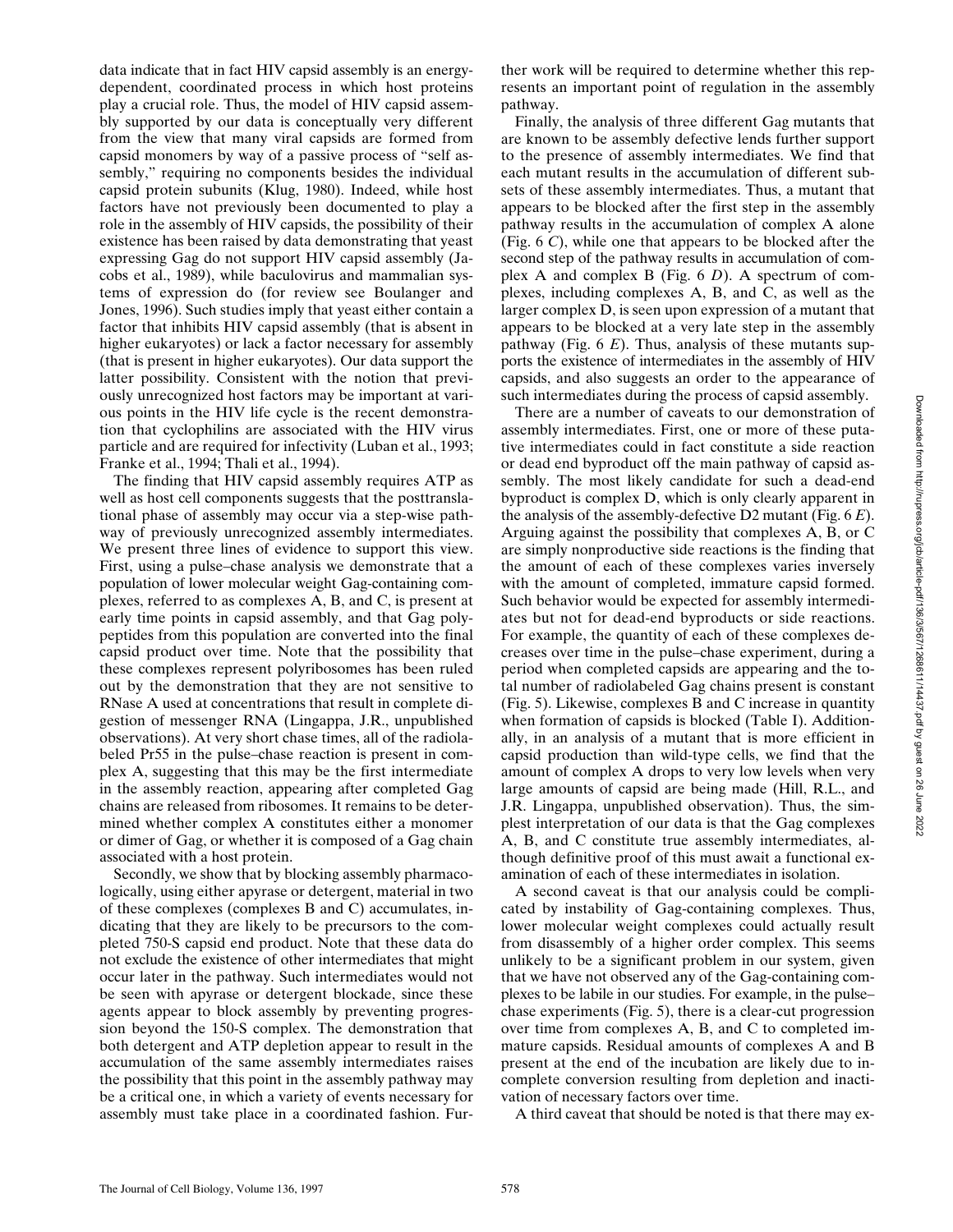ist additional intermediates in HIV capsid assembly that are not obvious from our current analysis. Finally, we wish to point out that the S-values assigned to each of the complexes described here are only approximate S-values, calculated from the migration of these complexes in velocity sedimentation gradients (see Materials and Methods). While one or more complexes may not appear to be distinct in a particular experiment or a particular gradient (i.e., the 150-S complex in Fig. 5 *C*), the specific complexes described here have been seen repeatedly in many different experiments and under a variety of gradient conditions and therefore are likely to represent discrete complexes that are difficult to resolve perfectly in every experiment given their transient and dynamic nature.

# *A Multi-step Pathway for the Assembly of HIV Capsids*

Together, our results support a model of capsid assembly as a stepwise process consisting of discrete biochemical events with specific requirements for ATP and at least one detergent-insensitive component of eukaryotic cell lysate. The model in Fig. 8 presents the simplest scenario that unifies the data presented here. While further analysis of this system may reveal additional complexities, this scheme presents a biochemical framework against which hypotheses can now be tested.

While intermediates along such a pathway have not been demonstrated previously within cells, this could be a consequence of their transient nature and the difficulties involved in manipulating cellular systems. Further work will be required to determine to what extent the mechanism of cell-free HIV capsid assembly reflects biochemical events that occur in vivo. Here we show that, under steady state conditions, cells releasing immature HIV capsids contain Pr55 complexes that correspond in approximate size to complexes A, B, and C, the assembly intermediates observed in the cell-free system. In addition, assembly-defective mutants arrested at specific complexes in the cell-free system appear to be arrested in the form of similar sized complexes when they are expressed in cells (Fig. 7). While these data do not constitute proof that assembly intermediates exist in cells, they lend support to the idea that the process of HIV capsid assembly in the cell-free system is closely correlated to the capsid assembly process in cells. It should be noted that in other biological systems, transient intermediates that have been well documented in cell-free reactions have yet to be identified in cells. For example, in the case of targeting of nascent secretory proteins to the endoplasmic reticulum, signal recognition particle–bound nascent chains have been demonstrated biochemically only in cell-free systems (Walter and Blobel, 1983), even though genetic evidence confirms the importance of signal recognition particles in vivo (Hann and Walter, 1991).

# *A Mechanistic View of HIV Capsid Assembly*

In addition to allowing us to identify novel steps in HIV capsid assembly, the cell-free system also allows us mecha-



*Figure 8.* A model for the assembly of immature HIV capsids. This model is based on the simplest interpretation of the data presented. Newly synthesized Gag proteins are myristoylated cotranslationally. Nascent Gag polypeptides appear to chase into completed immature capsids by way of a series of Gag-containing complexes (complexes *A*, *B*, *C*, and *D*). Evidence presented in the text suggests that complexes A, B, and C may constitute assembly intermediates. It is less clear whether complex D constitutes an assembly intermediate or a side reaction. Both ATP and a subcellular fraction of eukaryotic cell extract are required for assembly to take place, while detergent and apyrase are proposed to disrupt assembly at the indicated position. The points along the pathway at which various mutants of Gag are arrested are indicated below the model.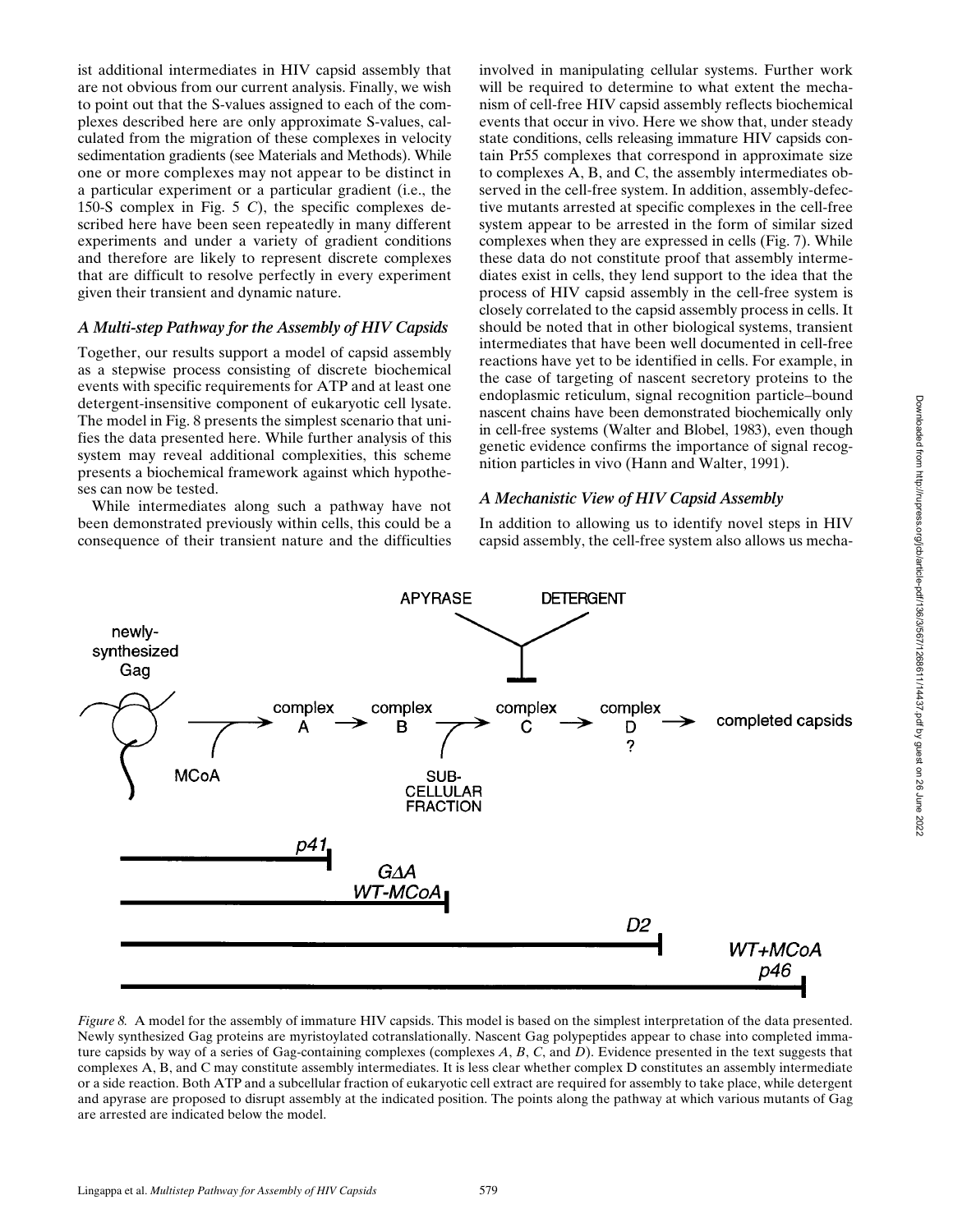Downloaded from http://rupress.org/jcb/article-pdf/136/3/567/1268611/14437.pdf by guest on 26 June 2022 Downloaded from http://rupress.org/jcb/article-pdf/136/3/567/1268611/14437.pdf by guest on 26 June 2022

nistic insights into known aspects of capsid assembly. For example, our data suggest that the reason that certain Gag mutants fail to assemble is because they lack domains of the Gag polypeptide that may be required, either directly or indirectly, for progression from one assembly intermediate to the next along the proposed pathway for HIV capsid assembly. Similarly, our results indicate that in the absence of the myristate moiety or in the absence of intact membranes, capsid assembly fails to progress beyond specific stages in the assembly process.

Altogether, we demonstrate that capsid assembly can be disrupted at different points in the proposed assembly pathway by five different means: (*a*) omitting MCoA during the co-translational phase of the reaction, (*b*) depleting ATP during the posttranslational phase, (*c*) treating with detergent either at the start of translation or posttranslationally, (*d*) removing the detergent-insensitive subcellular component(s) from the eukaryotic cell lysate used for the assembly reaction, and (*e*) programming the reaction with assembly-defective Gag mutants. While details of the mechanisms underlying these forms of blockade remain to be determined by further analysis, these data reveal the power of this approach for elucidating the biochemical events that underlie capsid assembly.

#### *Cell-free Assembly of Other Viral Capsids*

Cell-free systems have been used in the past to assemble simple viral particles whose formation is dependent only on cytosolic components of host cells (Molla et al., 1991; Lingappa et al., 1994; Sakalian et al., 1996). In the current study we demonstrate that such systems can also be used to reconstitute the assembly of much more complex viral capsids, such as HIV capsids, that require co-translational modifications as well as membrane targeting for their biogenesis. These data suggest that the cell-free system can be used to examine capsid assembly mechanisms of many different types of viruses.

Previously, we used a cell-free system to study the mechanism of assembly of a Hepatitis B Virus (HBV), a completely unrelated virus (Lingappa et al., 1994). Unlike HIV capsids, HBV capsids are formed free in the cytoplasm of the host cell (for review see Ganem, 1991). We found that these capsids assemble by way of an intermediate that is associated with at least one host protein. When this intermediate was isolated, manipulation of energy substrates resulted in release of the completed capsid end product. Thus, while cell-free HIV and HBV capsid assembly differ greatly in many details and in their complexity, they share some general mechanistic themes. Capsid formation in both systems involves assembly intermediates, the use of energy substrates, and association with host proteins. Thus, we propose that viruses of very different types may assemble their capsids via a step-wise pathway using host cell machinery. Whether the same or different host machinery is recruited by various viruses remains to be determined.

### *Implications of the Cell-free System for Viral Assembly*

To allow an analysis of the earliest events in capsid biogenesis, we designed this cell-free system to assemble the

simplest version of an HIV capsid, one that does not undergo maturation and lacks HIV genomic RNA and HIVspecific proteins (except for Gag). Now that the method has been established, it should be possible to supplement this system with such additional components in a manner that will extend the reconstitution and allow the roles of other components in capsid assembly to be determined. For example, using a modified version of this system, it should be possible to determine the requirements for encapsidation of viral RNA and viral specific enzymes. Note that although no HIV-specific RNA besides the gag transcript is included in the cell-free reactions described in this study, it is entirely possible that nonspecific RNA from the cellular extract becomes incorporated into the capsids that are made.

Recent studies demonstrating the highly dynamic nature of HIV (Ho et al., 1995; Wei et al., 1995) indicate that the only successful approach to combating this infection will be simultaneous, multi-drug therapy. Antiretroviral agents currently in use target only two aspects of the HIV lifecycle, namely reverse transcription and protease-dependent virion maturation. In order to develop novel targets for future antiretroviral therapy, a mechanistic analysis of other aspects of the HIV life cycle, such as capsid assembly, must be aggressively pursued. The work presented here establishes a means of carrying out such a biochemical analysis for assembly of the HIV capsid. Furthermore, these data indicate the existence of novel steps in viral assembly that appear to be amenable to blockade.

We would like to thank Jay Levy for genomic HIV cDNA, David Rekosh for plasmids used in transfections, John Forsayeth for transfection reagents and advice, David Chu for cultured cells and advice, Concepcion Zimmerman for excellent cell culture work, and Alfredo Calayag for technical assistance. We would also like to thank Vishwanath Lingappa for support, advice, very helpful discussions, and assistance with the manuscript; David Andrews, William Welch, Mike McCune, and John Forsayeth for very helpful discussions; and Joel Ernst for encouragement.

J.R. Lingappa is supported by National Institutes of Health, grant K08AI01292 and R.S. Hegde is supported by Medical Scientist Training Program, grant GM 07618.

Received for publication 20 August 1996 and in revised form 4 November 1996.

#### *References*

- Boulanger, P., and I. Jones. 1996. Use of heterologous expression systems to study Retroviral morphogenesis. *Curr. Top. Microbiol. Immunol.* 214:238– 260.
- Bryant, M., and L. Ratner. 1990. Myristoylation-dependent replication and assembly of human immunodeficiency virus 1. *Proc. Natl. Acad. Sci. USA.* 87: 523–527.
- Dubochet, J., M. Ducommun, M. Zollinger, and E. Kellenberger. 1971. A new preparation method for dark-field electron microscopy of biomacromolecules. *J. Ultrastruct. Res.* 35:147–167.
- Erickson, A.H., and G. Blobel. 1983. Cell-free translation of messenger RNA in a wheat germ system. *Methods Enzymol.* 96:38–50.
- Facke, M., A. Janetzko, R.L. Shoeman, and H.-G. Krausslich. 1993. A large deletion in the matrix domain of the human immunodeficiency virus gag gene redirects virus particle assembly from the plasma membrane to the endoplasmic reticulum. *J. Virol.* 67:4972–4980.
- Forsayeth, J.R., and P.D. Garcia. 1994. Adenovirus-mediated transfection of cultured cells. *Biotechniques.* 17:354–358.
- Franke, E.K., H.E.H. Yuan, and J. Luban. 1994. Specific incorporation of cyclo-philin A into HIV-1 virions. *Nature (Lond.).* 372:359–362.
- Ganem, D. 1991. Assembly of hepadnaviral virions and subviral particles. *Curr. Top. Microbiol. Immunol.* 168:62–83.
- Gelderblom, H.R. 1991. Assembly and morphology of HIV, potential effect of structure on viral function. *AIDS (Phila.).* 5:617–638.